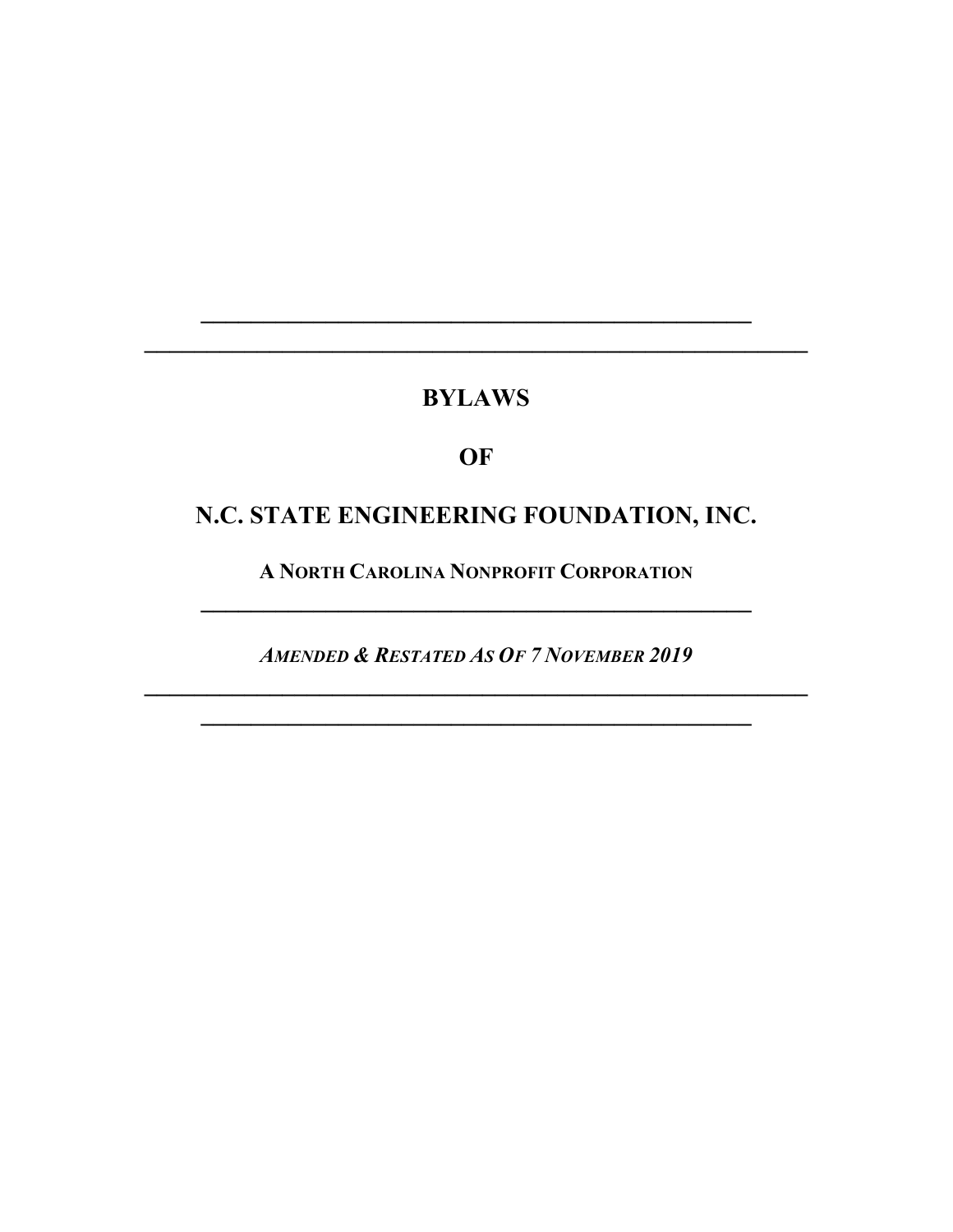#### **BYLAWS** OF N.C. STATE ENGINEERING FOUNDATION, INC. A NORTH CAROLINA NONPROFIT CORPORATION

(AMENDED & RESTATED AS OF 1 NOVEMBER 2018)

#### \*\*\*\*\*\*\*\*\*\*\*\*\*\*\*\*\*\*\*\*\*\*\*\*

#### **TABLE OF CONTENTS**

\*\*\*\*\*\*\*\*\*\*\*\*\*\*\*\*\*\*\*\*\*\*\*

| <b>ARTICLE I:</b>   |                                                                  |  |
|---------------------|------------------------------------------------------------------|--|
| <b>ARTICLE II:</b>  |                                                                  |  |
| <b>ARTICLE III:</b> |                                                                  |  |
| <b>ARTICLE IV:</b>  |                                                                  |  |
| Section 1.          |                                                                  |  |
| Section 2.          |                                                                  |  |
| Section 3.          |                                                                  |  |
| <b>ARTICLE V:</b>   |                                                                  |  |
| <b>ARTICLE VI:</b>  |                                                                  |  |
| <b>ARTICLE VII:</b> |                                                                  |  |
| Section 1.          |                                                                  |  |
| Section 2.          |                                                                  |  |
| Section 3.          |                                                                  |  |
| Section 4.          | Term Limits Generally; Exceptions for President and Directors    |  |
|                     |                                                                  |  |
| Section 5.          |                                                                  |  |
| Section 6.          |                                                                  |  |
| Section 7.          |                                                                  |  |
| Section 8.          |                                                                  |  |
| Section 9.          | No Compensation of Directors Either as Directors or as Officers7 |  |
| Section 10.         |                                                                  |  |
| Section 11.         |                                                                  |  |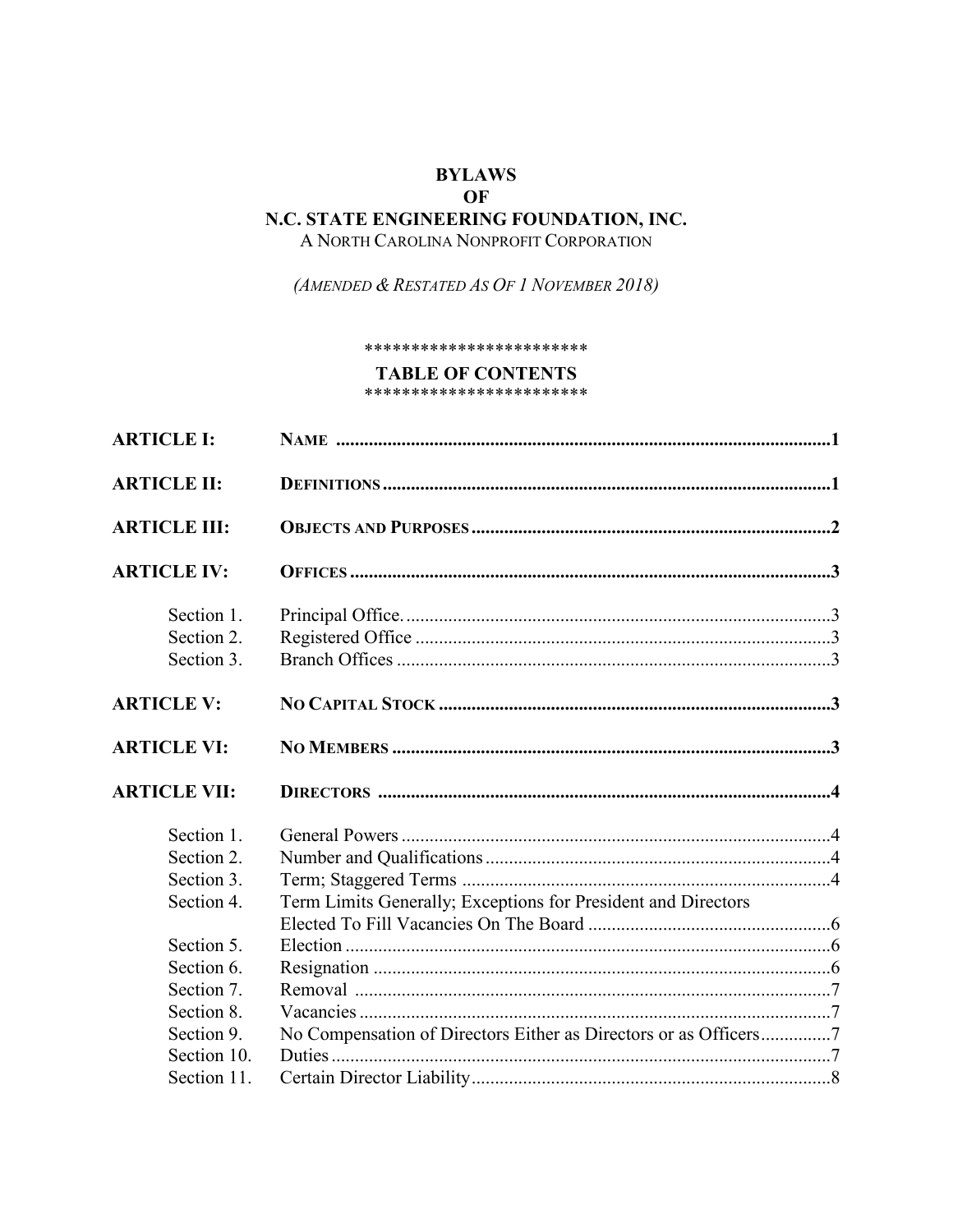| <b>ARTICLE VIII:</b> |                                                         |  |
|----------------------|---------------------------------------------------------|--|
| Section 1.           |                                                         |  |
| Section 2.           |                                                         |  |
| Section 3.           |                                                         |  |
| Section 4.           |                                                         |  |
| Section 5.           |                                                         |  |
| Section 6.           |                                                         |  |
| Section 7.           |                                                         |  |
| Section 8.           |                                                         |  |
| Section 9.           |                                                         |  |
| Section 10.          | Informal Action of Members of the Board of Directors 11 |  |
| Section 11.          |                                                         |  |
| Section 12.          |                                                         |  |
| <b>ARTICLE IX:</b>   |                                                         |  |
| Section 1.           |                                                         |  |
| Section 2.           |                                                         |  |
| Section 3.           |                                                         |  |
| Section 4.           |                                                         |  |
| <b>ARTICLE X:</b>    |                                                         |  |
| Section 1.           |                                                         |  |
| Section 2.           |                                                         |  |
| Section 3.           |                                                         |  |
| Section 4.           |                                                         |  |
| Section 5.           |                                                         |  |
| Section 6.           |                                                         |  |
| Section 7.           |                                                         |  |
| Section 8.           |                                                         |  |
| Section 9.           |                                                         |  |
| Section 10.          |                                                         |  |
| Section 11.          |                                                         |  |
| Section 12.          |                                                         |  |
| Section 13.          |                                                         |  |
| Section 14.          |                                                         |  |
| Section 15.          |                                                         |  |
| <b>ARTICLE XI:</b>   |                                                         |  |
| Section 1.           |                                                         |  |
| Section 2.           |                                                         |  |
| Section 3.           |                                                         |  |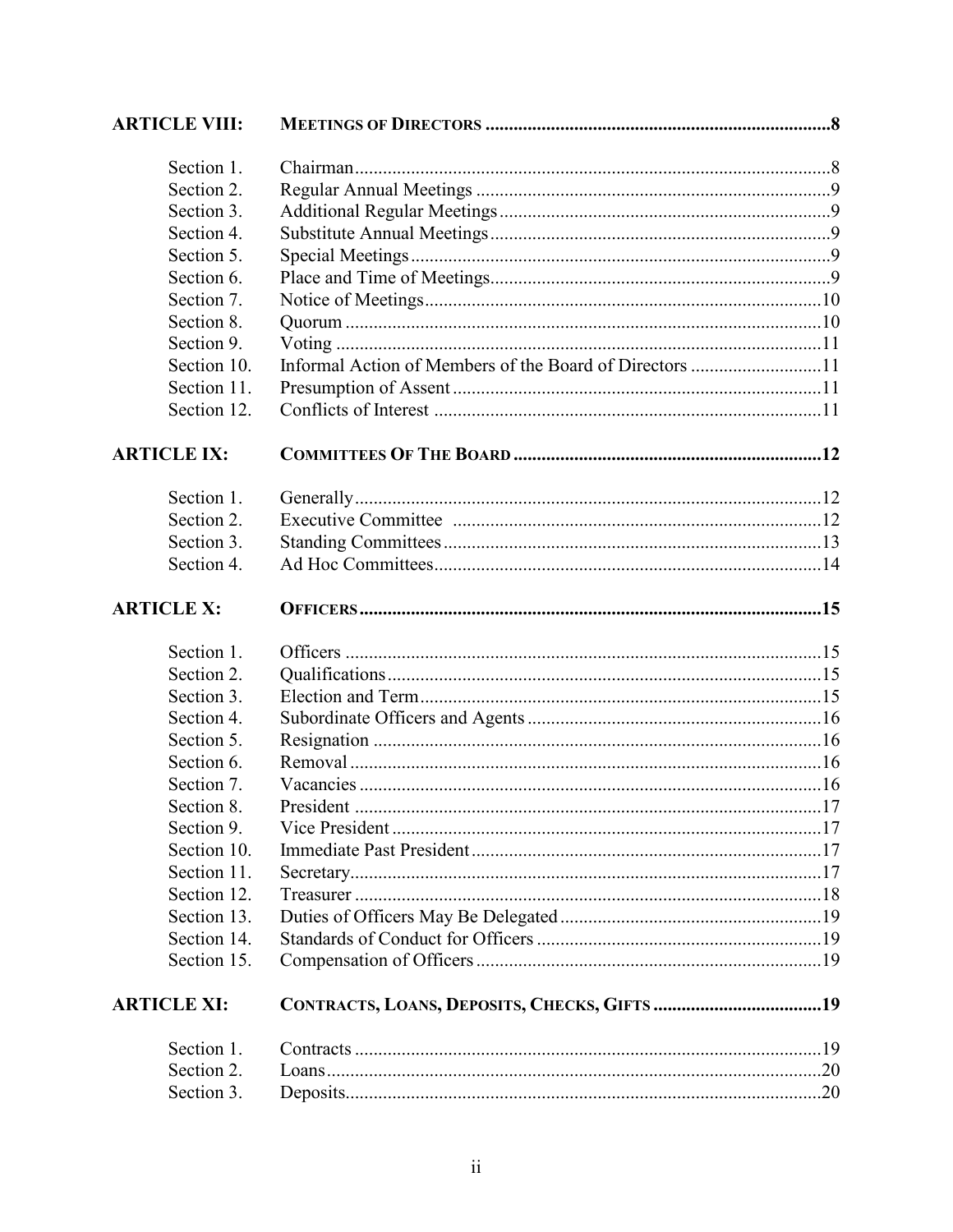| Section 4.           |                                                                |  |
|----------------------|----------------------------------------------------------------|--|
| Section 5.           |                                                                |  |
| <b>ARTICLE XII:</b>  |                                                                |  |
| Section 1.           |                                                                |  |
| Section 2.           |                                                                |  |
| Section 3.           |                                                                |  |
| Section 4.           |                                                                |  |
| <b>ARTICLE XIII:</b> |                                                                |  |
|                      |                                                                |  |
| Section 1.           | Indemnification of Directors, Officers, Employees and Agents22 |  |
| Section 2.           |                                                                |  |
| Section 3.           |                                                                |  |
| Section 4.           |                                                                |  |
| Section 5.           |                                                                |  |
| <b>ARTICLE XIV:</b>  |                                                                |  |
| Section 1.           |                                                                |  |
| Section 2.           |                                                                |  |

### **CERTIFICATION**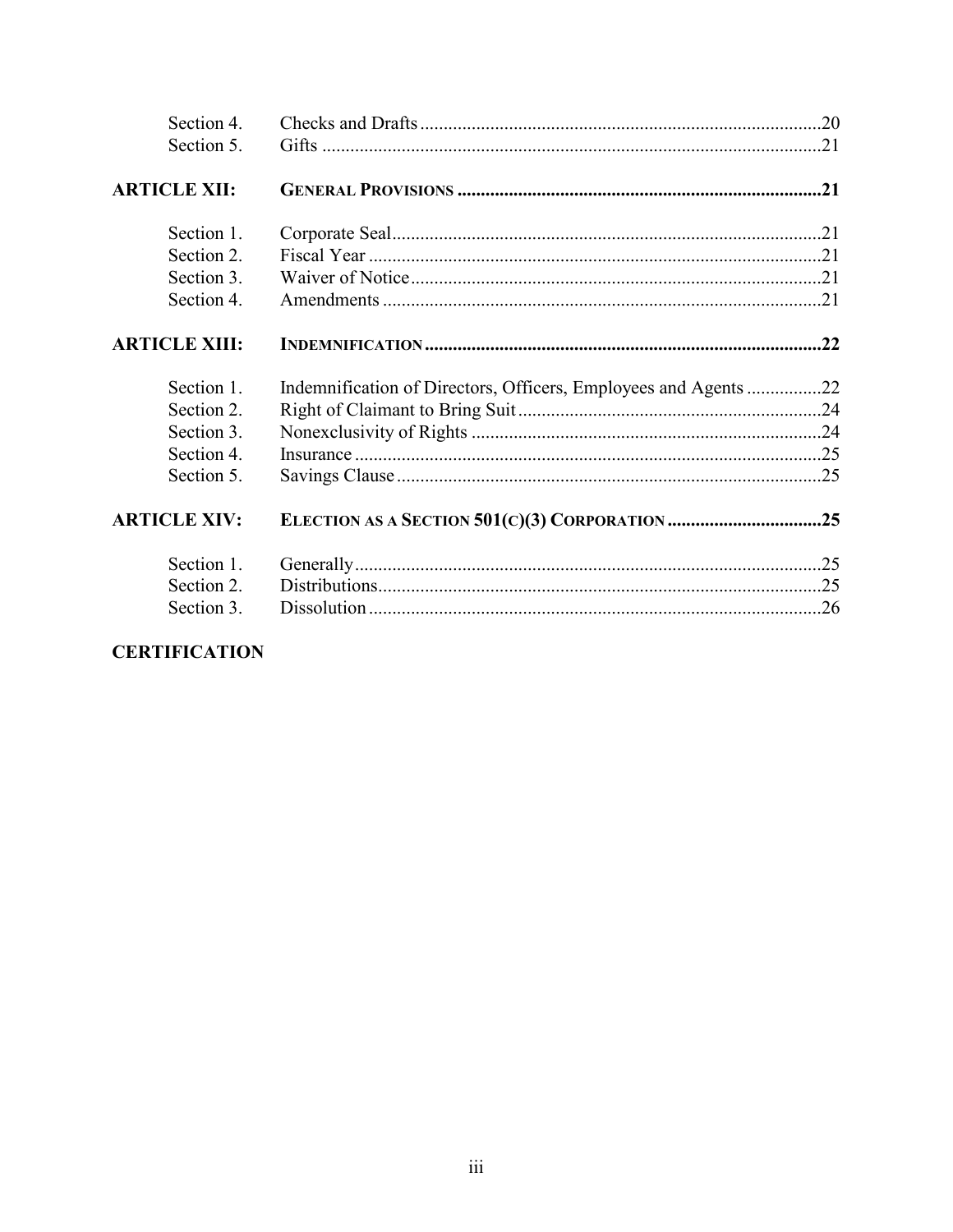#### **BYLAWS OF N.C. STATE ENGINEERING FOUNDATION, INC.** A NORTH CAROLINA NONPROFIT CORPORATION

*(AMENDED & RESTATED AS OF 1 NOVEMBER 2018)*

#### ARTICLE I NAME

## The Corporation shall be named **N.C. STATE ENGINEERING FOUNDATION, INC.** (hereinafter referred to as "the Foundation").

# ARTICLE II

**DEFINITIONS** 

The following terms used in these Bylaws shall have the following meanings (unless otherwise

expressly provided herein):

A. *"Act"* means the North Carolina Nonprofit Corporation Act, Chapter 55A of the North Carolina General Statutes, as amended from time to time.

B. *"Articles of Incorporation"* means the Certificate of Incorporation of the Foundation originally filed with the Secretary of State on 29 September 1944, as amended or restated from time to time.

C. *"Board"* means the Board of Directors of N.C. State Engineering Foundation, Inc.

D. *"Code"* means the Internal Revenue Code of 1986, as amended from time to time (and any corresponding provisions of any future federal tax code or law).

E. *"Director"* means a member of the Board of Directors of N.C. State Engineering Foundation, Inc.

F. *"NCSU"* means North Carolina State University at Raleigh, Raleigh, North Carolina.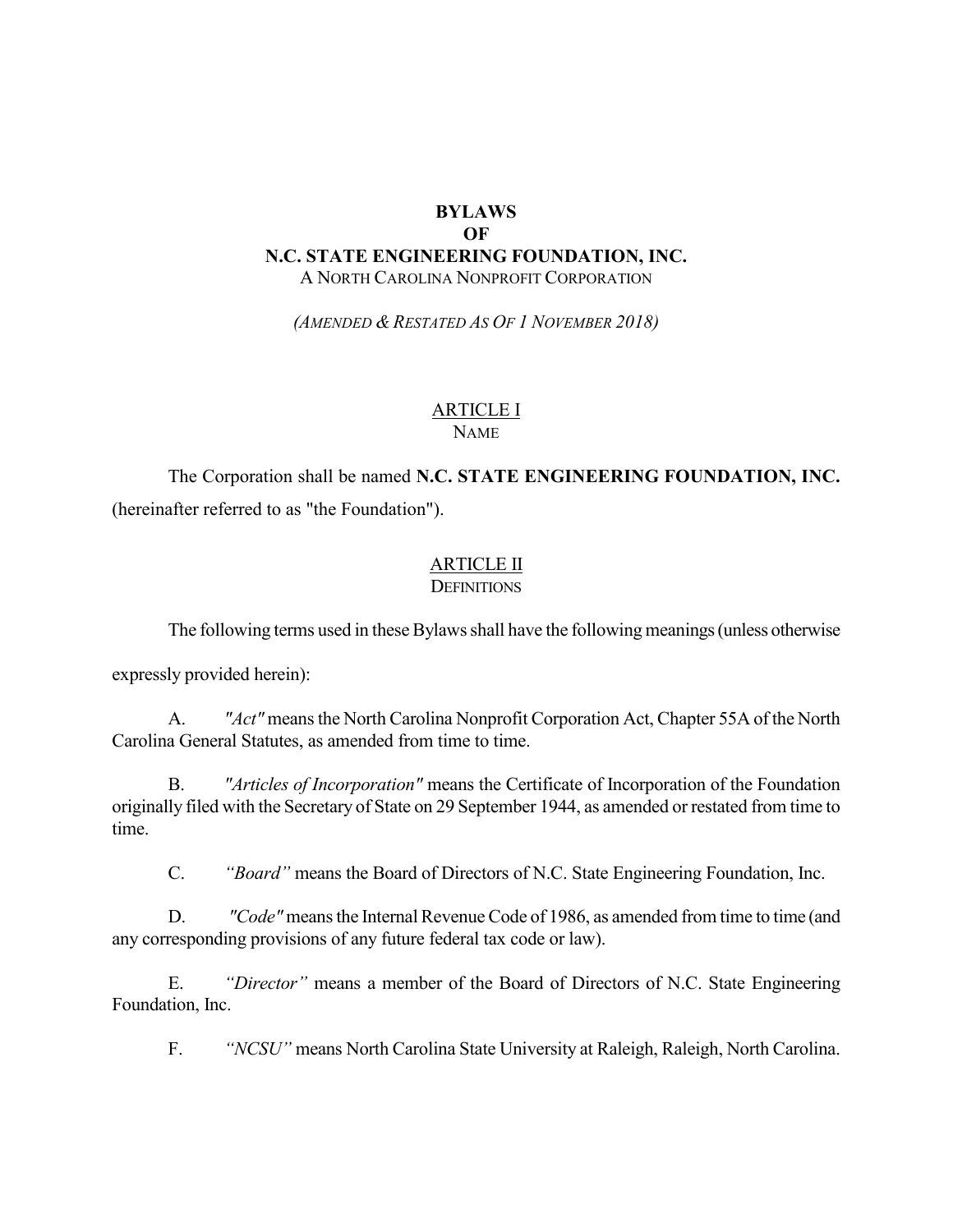#### ARTICLE III OBJECTS AND PURPOSES

This Foundation is organized and formed exclusively for charitable and educational purposes.

The objects and purposes of the Foundation shall be:

A. To aid and promote, by financial assistance and otherwise, all types of engineering education and research at NCSU; and

B. To receive donations, bequests and devises; to purchase, lease and otherwise acquire and hold and to sell, donate and otherwise dispose of all kinds of property, real, personal and mixed; to pay in full or to supplement the salary or salaries of any person or persons engaged in any phase of engineering education or research at NCSU; to donate all or any part of the equipment, materials or other facilities incident to any such education or research; and generally to do any and all acts and things which may be deemed necessary or expedient for the development, expansion and extension of engineering education and research at or through NCSU.

The foregoing clauses shall be construed as both objects and powers, and such enumeration of specific powers shall not be deemed to limit or restrict in any manner the general powers of the Foundation and the enjoyment and exercise thereof as conferred by the laws of the State of North Carolina now or hereafter in effect, including, but not limited to, all powers provided in the Act in furtherance of the above-stated purposes.

However, notwithstanding any other provision of the Articles of Incorporation of the Foundation, as amended, and these Bylaws, the Foundation shall exercise only such powers as are in furtherance of the exempt purposes of organizations set forth in Section  $501(c)(3)$  of the Code, and the Foundation shall not conduct or carry on any activities not permitted to be carried on (a) by an organization exempt from Federal income tax under section  $501(c)(3)$  of the Code and its Regulations as they now exist or as they may hereafter be amended, or (b) an organization contributions to which are deductible under section  $170(c)(2)$  of the Code and Regulations as they now exist or as they may hereafter be amended, or (c) by a corporation created under the Act.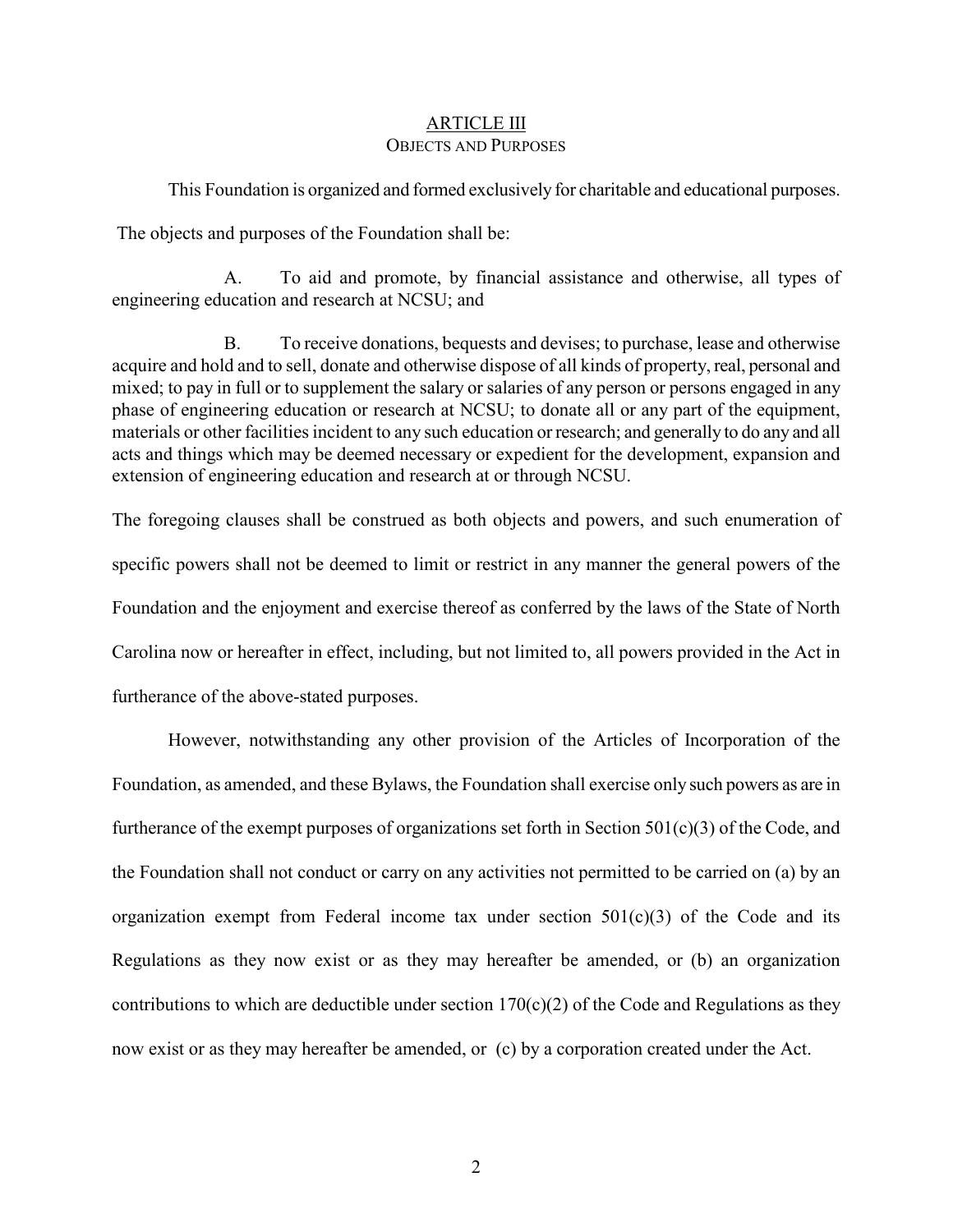#### ARTICLE IV **OFFICES**

*Section 1. Principal Office.* The principal office of the Foundation is located in Raleigh, Wake County, North Carolina, and shall be located at Page Hall at NCSU, or at such other place within Raleigh, Wake County, North Carolina as shall be designated from time to time by the Board.

*Section 2. Registered Office.* The registered office of the Foundation required by law to be maintained within the State of North Carolina may be, but need not be, identical with the principal office. The registered office of the Foundation shall be located at Page Hall at NCSU, Raleigh, Wake County, North Carolina, or at such other place within the State of North Carolina as shall be designated from time to time by the Board.

*Section 3. Branch Offices.* The Foundation may have one or more branch offices and places of business at such places, within the State of North Carolina, as the Board may from time to time determine, or as the affairs of the Foundation may require.

#### ARTICLE V NO CAPITAL STOCK

The Foundation is a nonprofit, charitable and educational corporation and has no capital stock.

#### ARTICLE VI NO MEMBERS

The Foundation has no members, all functions and affairs of the Foundation being directed entirely by the Directors thereof.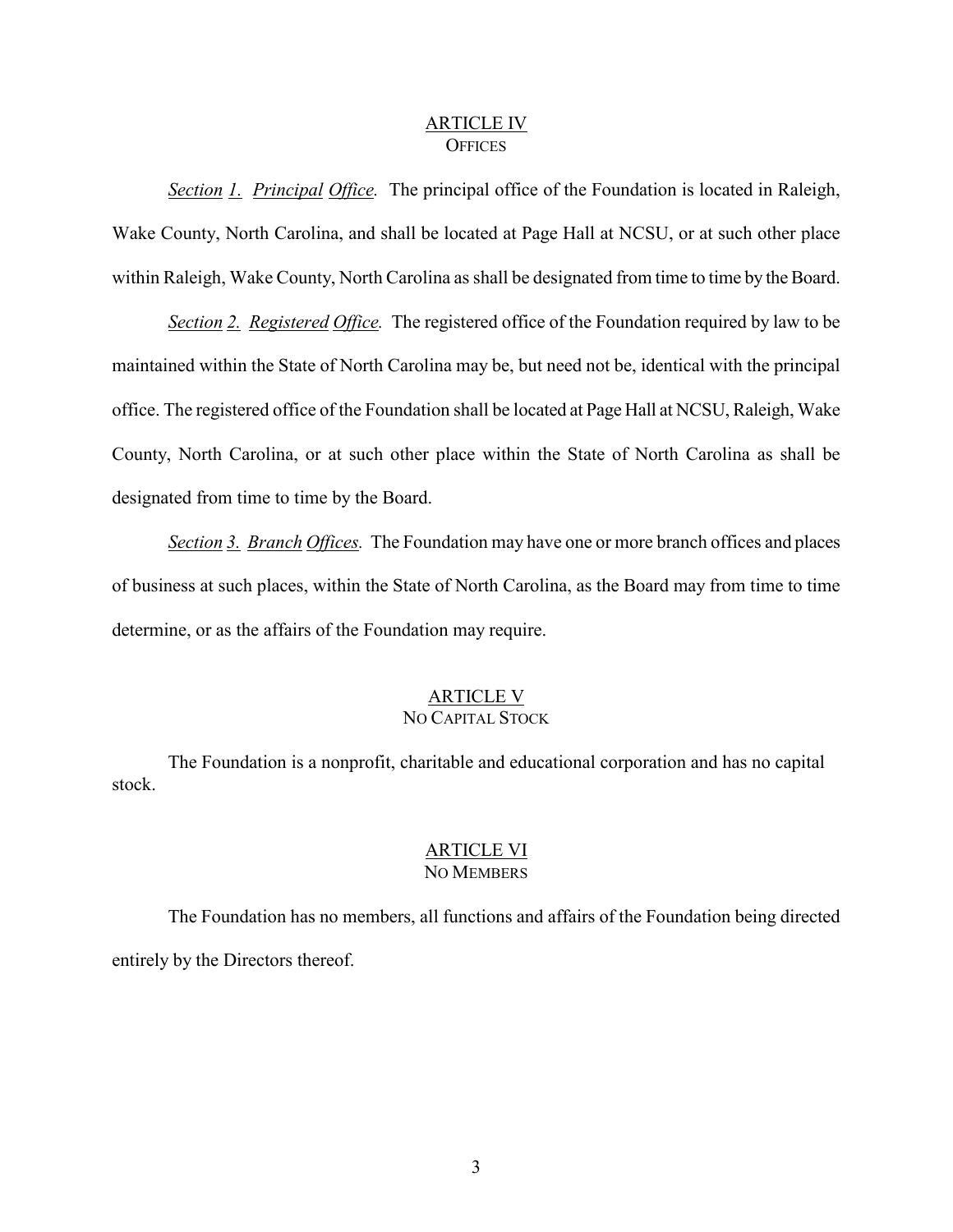#### ARTICLE VII **DIRECTORS**

*Section 1. General Powers.* The property, business and affairs of the Foundation shall be managed by the Board or by such Executive Committee as the Board may establish pursuant to these Bylaws.

*Section 2. Number and Qualifications; Ex-Officio Nonvoting Member.* The Foundation shall be governed by a Board of Directors. The Board shall determine the number of Directors. The Board shall consist of at least four (4) Directors, but no more than, forty (40) Directors. The Board may from time to time change the number of Directors by amendment of these Bylaws. A decrease in the number of Directors does not in and of itself shorten an incumbent Director's term. The Board shall determine the persons who shall serve as Directors, with the advice and assistance of the Nominations, Orientation, and Recognition Committee. In addition to the foregoing Board members, (i) the Foundation Executive Director and (ii) a Senior Academic Officer or Senior Administrative Officer of North Carolina State University to be designated by the Board shall serve as ex-officio and voting members of the Board. Also in addition to the foregoing Board members, up to three (3) student representatives may be appointed by the Board each year, with advice and assistance from College of Engineering staff, for a one-year term as a voting member of the Board. The students will be chosen from among the leadership of student organizations in the College of Engineering. It is the preference of the Board to have a student member in all years that a suitable candidate is available.

*Section 3. Term; Staggered Terms.* Beginning with the election of Directors at the Regular Annual Meeting of the Board held in the year 2000, each Director has been and shall be elected to serve a term of four (4) years, except as otherwise provided in these Bylaws, with said four (4)-year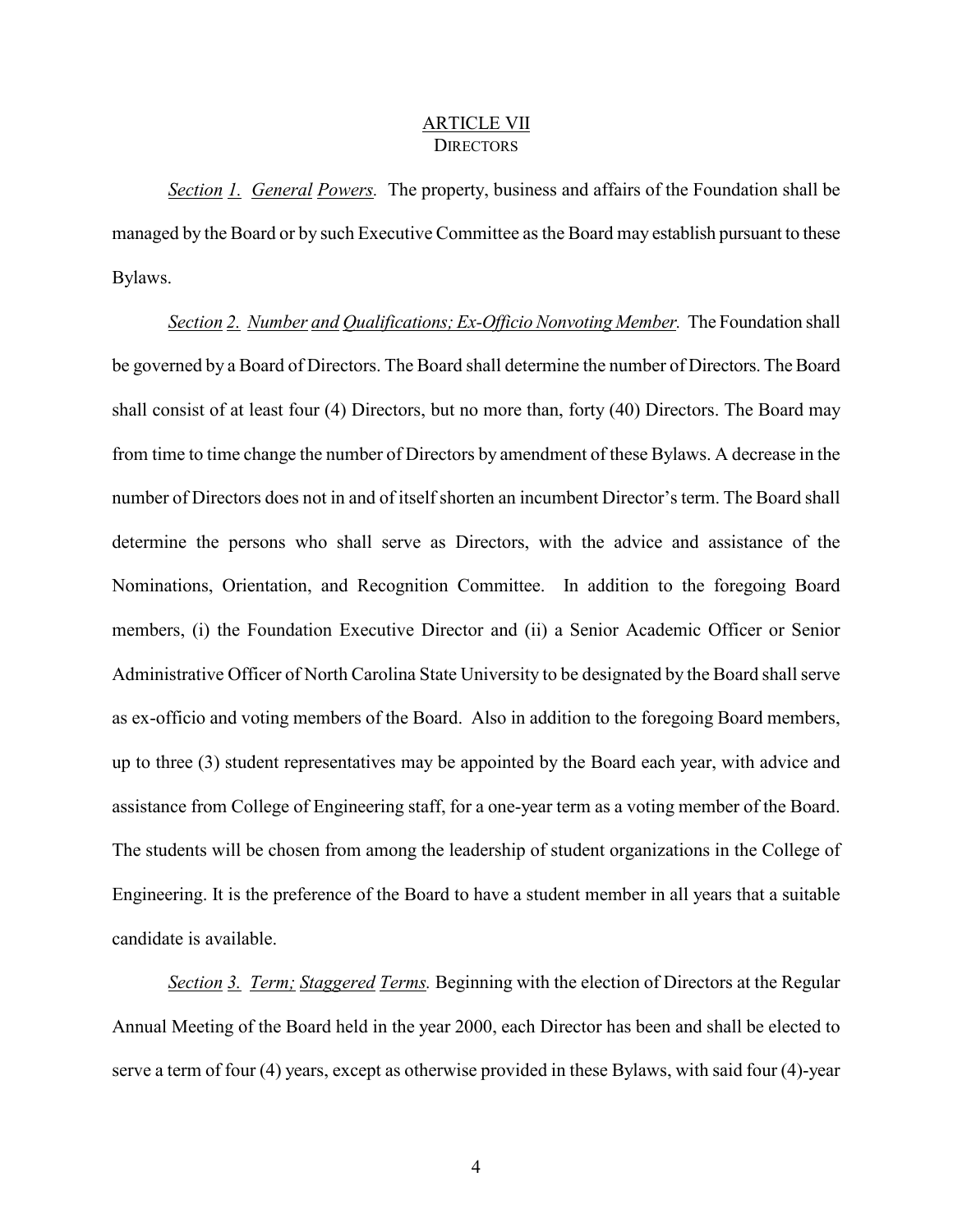term to begin at the adjournment of the Regular Annual Meeting of the Board at which the Director was elected. The terms of the Directors shall be staggered by dividing the number of Directors then set by the Board into four (4) classes of up to ten (10) Directors each, such that the term of one (1) class of Directors to be elected shall expire each year. The Board may from time to time change the term of service by amendment of these Bylaws. Any decrease in the term of office does not in and of itself shorten an incumbent Director's term.

*Section 4. Term Limits Generally; Exceptions For President and Directors Elected To Fill*

*Vacancies On The Board.* Term limits for Directors have been and shall be imposed beginning with

the election or reelection of Directors at the Regular Annual Meeting of the Board held in the year

2000. Thereafter:

(a) Only those persons duly elected to the Board *who are also subsequently elected to the office of President and Vice President* shall be eligible to serve up to three (3) consecutive terms, but no more than three (3) consecutive terms except as provided in Paragraph (b) of this Section 4 of this Article VII, *from the date of his/her first election to the office of Director*, followed by a minimum of one year off the Board before being eligible for re-nomination to the Board;

(b) A Director who has served a third term under the provisions of Paragraph (a) of this Section 4 of this Article VII and who will succeed to the office of Immediate Past President at the completion of such third term shall be eligible to serve one (1) additional consecutive two-year term, but no more than one (1) additional consecutive two-year term, to fulfill his/her duties as Immediate Past President, followed by a minimum of one year off the Board before being eligible for re-nomination to the Board. A Director serving a two-year term as provided in this Paragraph (b) shall not be considered a member of any class of Directors as defined in Section 3 of this Article VII;

(c) All other persons duly elected to the Board shall be eligible to serve up to two (2) consecutive terms, but no more than two (2) consecutive terms, from the date of his/her first election in or after the year 2000, followed by a minimum of one year off the Board before being eligible for re-nomination to the Board; *provided further, however,* a Director elected by the Board to fill any vacancy under Section 8 of this Article VII (or "Vacancy Director") shall be eligible to serve up to two consecutive terms, but no more than two (2) consecutive terms, *in addition to the unexpired portion of the term of the person whom the Vacancy Director succeeds, upon his/her reelection as Director at the next Regular Annual Meeting of the Board at which the unexpired portion of the term of the person whom the Vacancy Director succeeds expires*. The foregoing notwithstanding, in no event may a Director serve a consecutive term from the date of his/her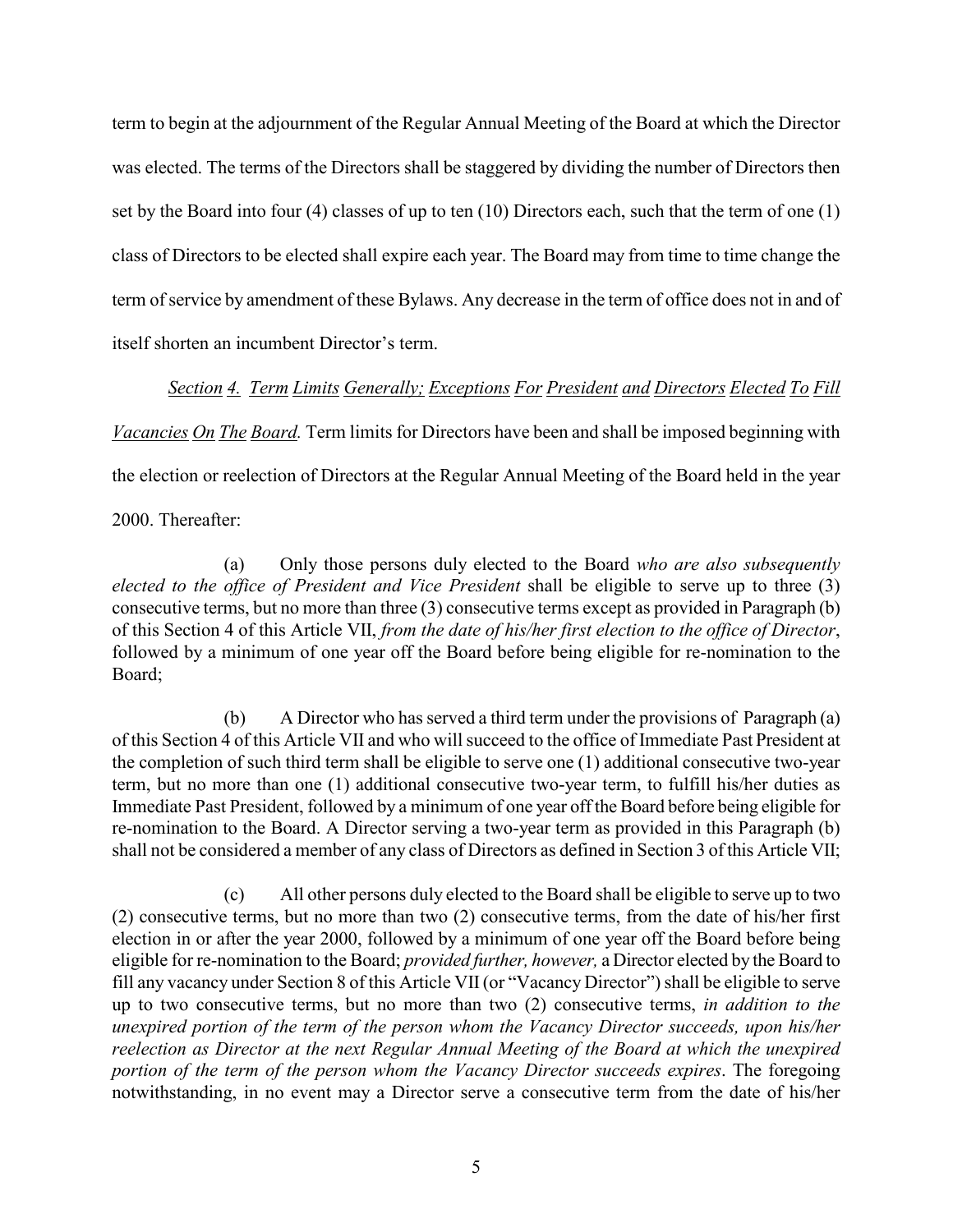election or reelection in and after the year 2000 unless he/she is duly re-nominated and reelected as provided by these Bylaws.

*Section 5. Election.* All candidates for election or reelection to the Board shall be considered and nominated by the Nominations, Orientation, and Recognition Committee. Upon the expiration of any Director's first term *and prior to that Director's nomination for reelection*, the President, the Immediate Past President and the Chair of the Nominations, Orientation, and Recognition Committee shall meet to determine that Director's interest in remaining active with the Board, with the assistance and advice of the staff of the Foundation, and report their findings to the Nominations, Orientation, and Recognition Committee. Those persons elected to succeed Directors whose terms have expired shall be elected at Regular Annual Meetings of the Board by affirmative vote of the majority of the Directors then present, including those Directors whose terms will expire at the conclusion of such Regular Annual Meeting. In the event any Director so demands, election of Directors shall be by ballot.

*Section 6. Resignation.* Directors may resign at any time by giving written notice thereof to the President or the Secretary of the Foundation. Such resignation shall take effect at the time specified therein, or if no time is specified therein, at the time such resignation is received by the President or Secretary of the Foundation, unless it shall be necessary to accept such resignation which shall take effect upon its acceptance by the Board. Unless otherwise specified therein, the acceptance of any such resignation shall not be necessary to make it effective.

*Section 7. Removal.* Directors may be removed from office with or without cause by a vote of two-thirds (⅔) of the Directors then present at the Regular Annual Meeting of the Board or at a Special Meeting of the Board called for that purpose. In the event any Director is so removed a new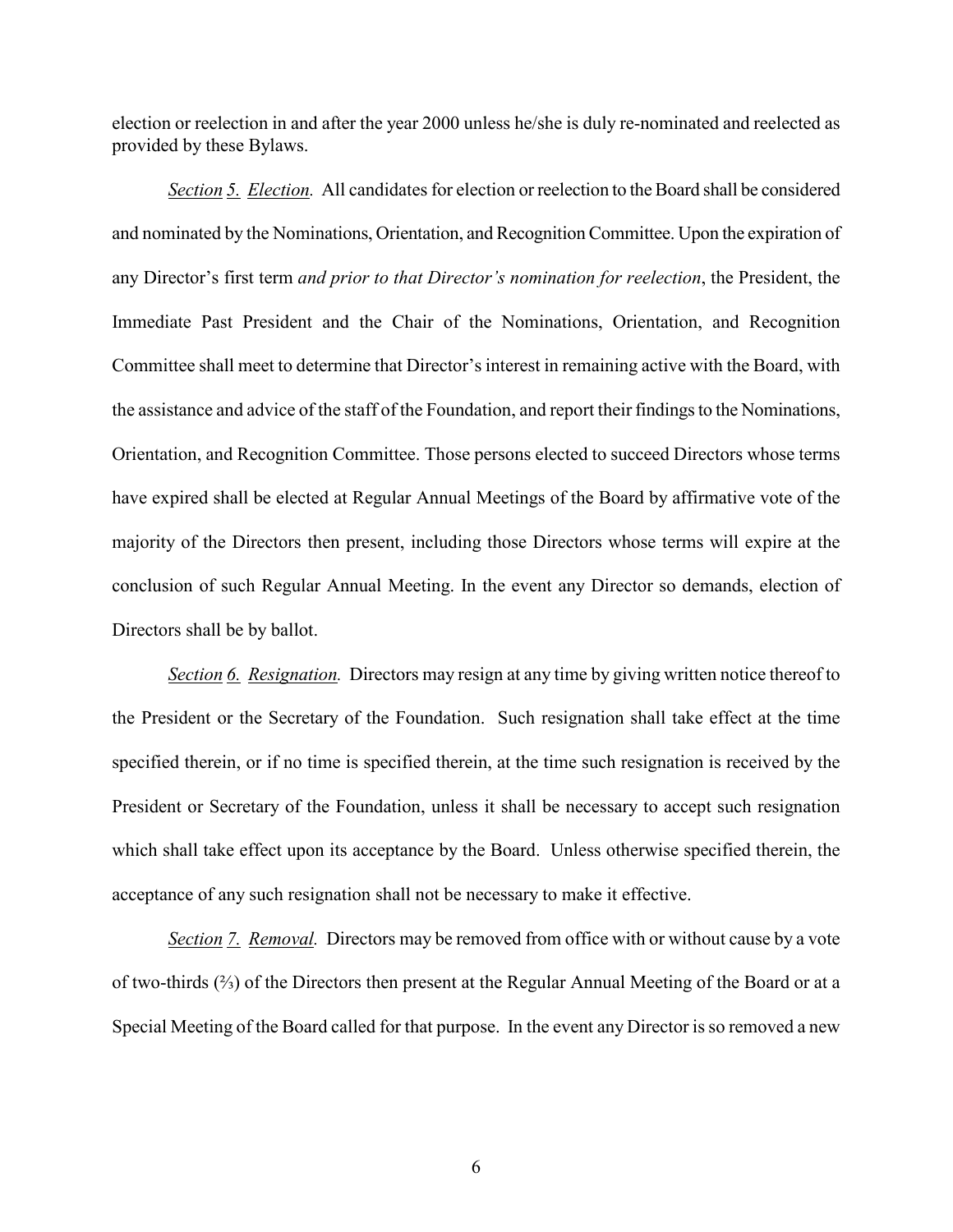Director or Directors may be elected at the same meeting, to serve the unexpired term or terms of the Director or Directors so removed, consistent with Section 8 of this Article VII.

*Section 8. Vacancies.* In the event of any vacancy occurring in the Board with respect to any Director by death, resignation, disqualification, removal or otherwise, the remaining Directors may continue to act, and such vacancy may be filled by the vote of a majority of the remaining Directors, even though such majority is less than a quorum, or by the sole remaining Director if there be only one (1) Director remaining. Any Director so elected shall hold office for the unexpired portion of the term of the person whom the newly elected Director succeeds and until his/her successor shall have been duly elected and qualified, or until his/her death, or until he/she shall resign or shall become disqualified and shall be subject thereafter to the term limits applicable to Vacancy Directors under Section 4 of this Article VII. An increase in the number of Directors shall be deemed to create vacancies in the Board to be filled in the manner provided in Section 5 of this Article VII. Any member who shall be absent from three (3) consecutive meetings of the Board, without excuse satisfactory to the Board, shall be deemed to have resigned from the Board, and the vacancy thus created shall be immediately filled as provided herein.

*Section 9. No Compensation of Directors Either as Directors or as Officers.* The Directors shall serve without compensation, both as a Director and as a Director who is an Officer of the Foundation; *provided further*, nothing herein contained shall be construed to preclude any person who is a Director from also serving the Foundation in another capacity other than as an Officer, and receiving compensation therefore.

*Section 10. Duties.* Each Director shall discharge his/her duties as a Director, including his/her duties as a member of a committee, in good faith, with the care an ordinarily prudent person in a like position would exercise under similar circumstances, and in a manner the Director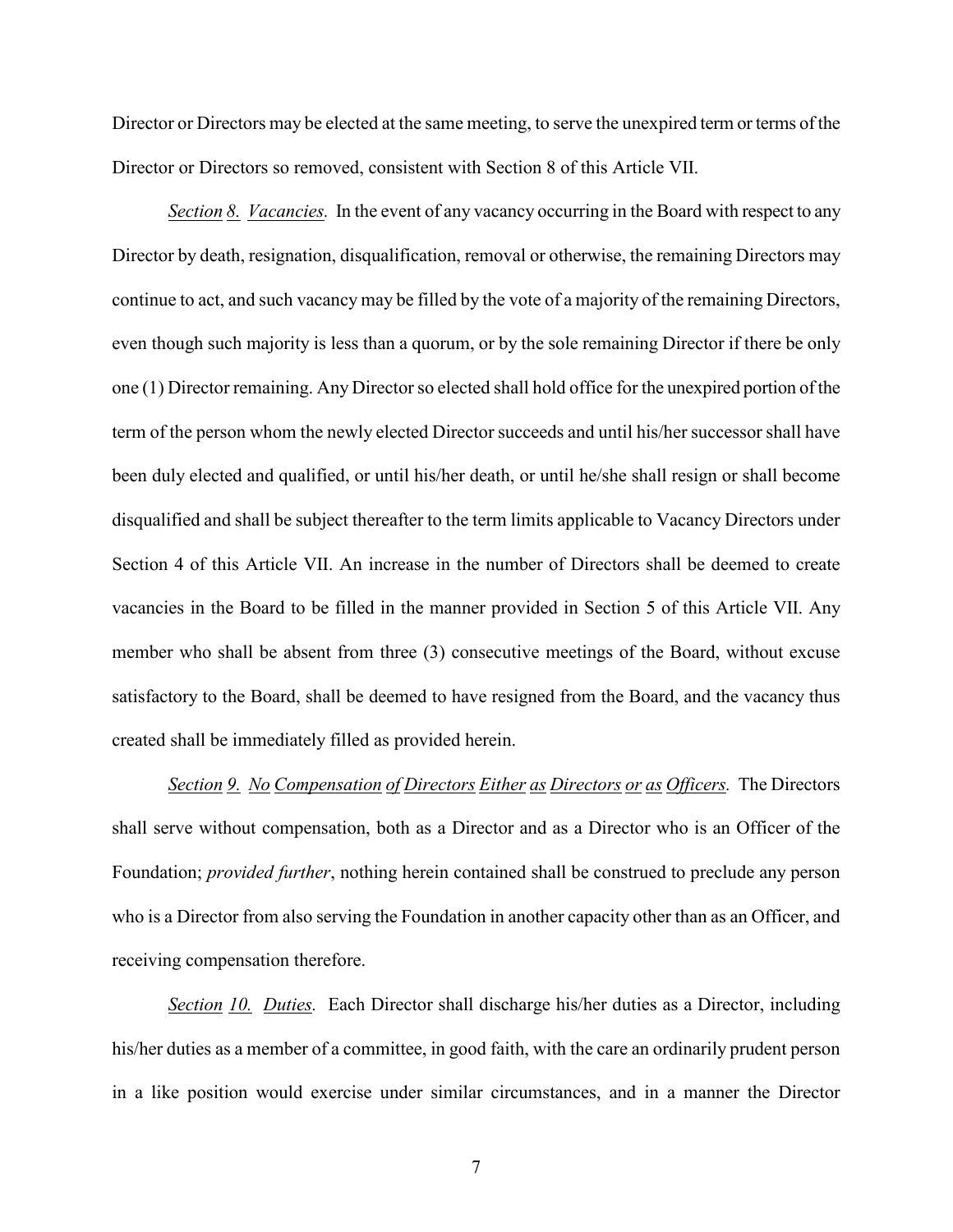reasonably believes to be in the best interest of the Foundation, pursuant to N.C. Gen. Stat. § 55A-8-

30, as it may be amended from time to time and the corresponding provision of any future law.

*Section 11. Certain Director Liability.* In addition to other liabilities imposed by law on

Directors, a Director shall be subject to the following liabilities:

(a) All directors who vote for or assent to any distribution of the assets of the Foundation contrary to any lawful restrictions in the Act governing distributions and dissolution of the Foundation, or the Articles of Incorporation or these Bylaws, shall be jointly and severally liable to the Foundation for the amount of the distribution that exceeds what could have been distributed without violating such restrictions.

(b) All Directors who vote for or assent to the making of a loan or guaranty or other form of security, as provided in Section 2 of Article XI of these Bylaws, are jointly and severally liable to the Foundation for the repayment or return of the money or value loaned, with interest thereon at the legal rate until paid, or for any liability of the Foundation upon the guaranty, if it is established that (i) such Directors did not perform their duties in accordance with Section 10 of this Article VII and in compliance with N.C. Gen. Stat. § 55A-8-30; or (ii) that the loan or guaranty was made in violation of N.C. Gen. Stat. § 55A-8-32, which states no loan, guaranty, or other form of security shall be made or provided by a corporation to or for the benefit of its directors or officers, except that loans, guaranties, or other forms of security may be made to full-time employees of the corporation who are also directors or officers by action of its board of directors in accordance with N.C. Gen. Stat. 55A-8-31(a)(1) governing conflicts of interest, as also provided in Section 12 of Article VIII of these Bylaws.

(c) A Director shall not be liable under the provisions of subparagraphs (a) or (b) above, if he/she performed his/her duties in accordance with Section 10 of this Article VII and in compliance with N.C. Gen. Stat. § 55A-8-30; or the Director relied on information, opinions, reports, or statements, including financial statements and other financial data, prepared or presented by: (i) one or more officers or employees of the Foundation whom the director reasonably believes to be reliable and competent in the matters presented; (ii) legal counsel, public accountants, or other persons as to matters the Director reasonably believes are within their professional or expert competence; or (iii) a Committee of the Board of which he is not a member if the Director reasonably believes the Committee merits confidence.

#### ARTICLE VIII MEETINGS OF DIRECTORS

*Section 1. Chairman.* The President of the Foundation shall be the Chairman of the Board of

the Foundation. The President shall preside at all meetings of the Board thereafter and perform such other duties as may be directed by the Board.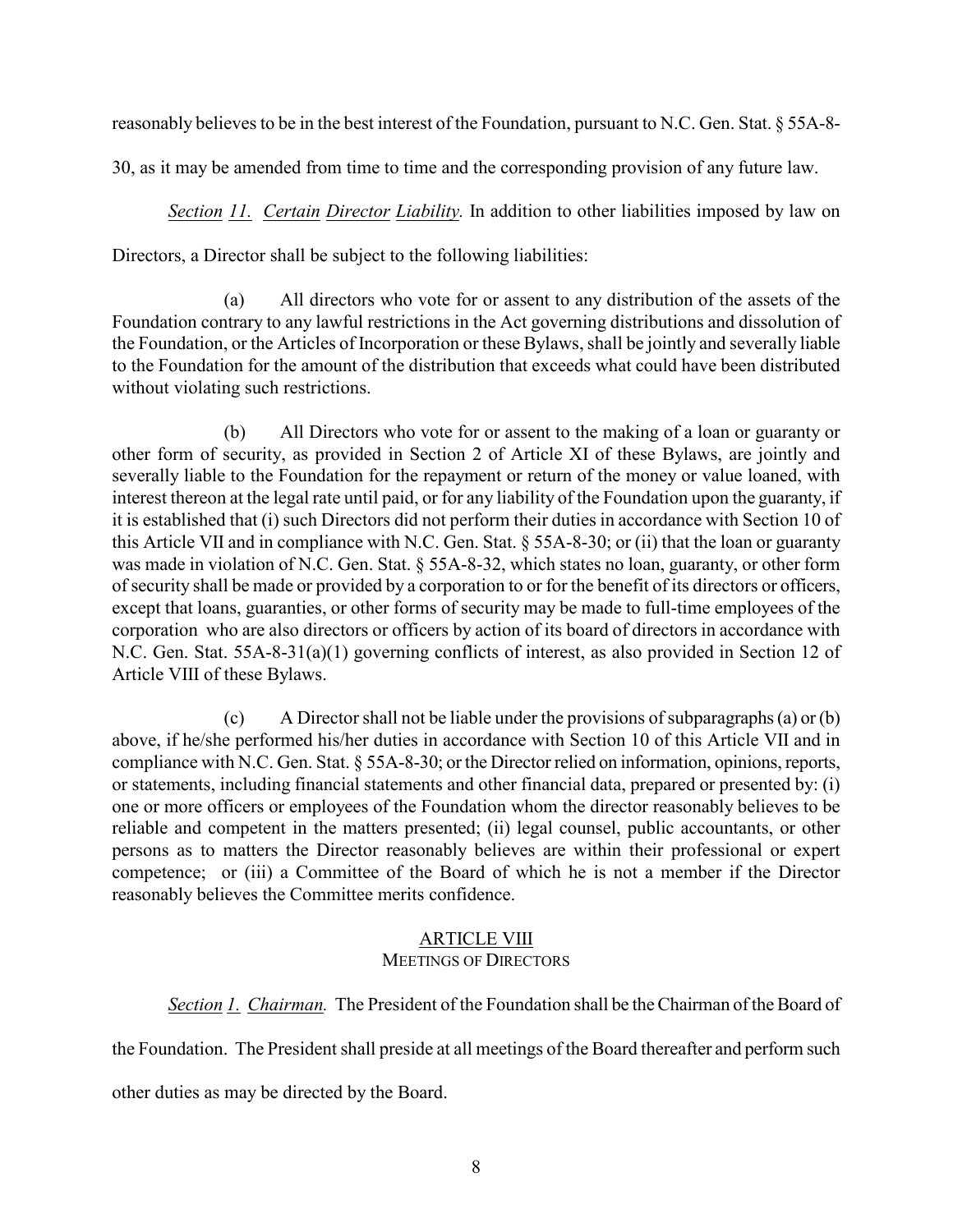*Section 2. Regular Annual Meetings.* Regular Annual Meetings of the Board shall be held during the month of October of each year for the purpose of accepting nominations of Directors and electing Directors and conducting business as may be properly brought before the Board.

*Section 3. Additional Regular Meetings.* In addition to the Regular Annual Meeting, there shall be at least one (1) additional Regular Meeting of the Board each year, to be held during the month of April, for the purpose of conducting business as may be properly brought before the Board.

*Section 4. Substitute Annual Meetings.* If any regular meeting provided for by Section 2 or Section 3 of this Article VIII shall not be held during the months designated in such sections, a substitute meeting may be called in the manner provided for the call of a Special Meeting in accordance with the provisions of Section 5 of this Article VIII; and a substitute meeting so called shall be designated as, and be treated for all purposes, as a regular annual meeting or a regular meeting, as the case may be.

*Section 5. Special Meetings.* Special Meetings of the Board may be called by or at the request of the President or Vice President or by three (3) or more of the Directors.

*Section 6. Place and Time of Meetings.* Regular Annual Meetings and Regular Meetings of the Board shall be held at the principal office of the Foundation; *provided, however,* the Board may provide by resolution for the holding of such meetings at a place other than the principal office of the Foundation, within or without the State of North Carolina, without other notice than such resolution. The person or persons authorized to call Special Meetings of the Board may fix any time and place, either within or without the State of North Carolina, as the time and place for holding such Special Meetings. All other meetings of the Board shall be held at a time to be designated by the President in a proper notice of said meeting, or as designated in a duly executed waiver of notice of such meeting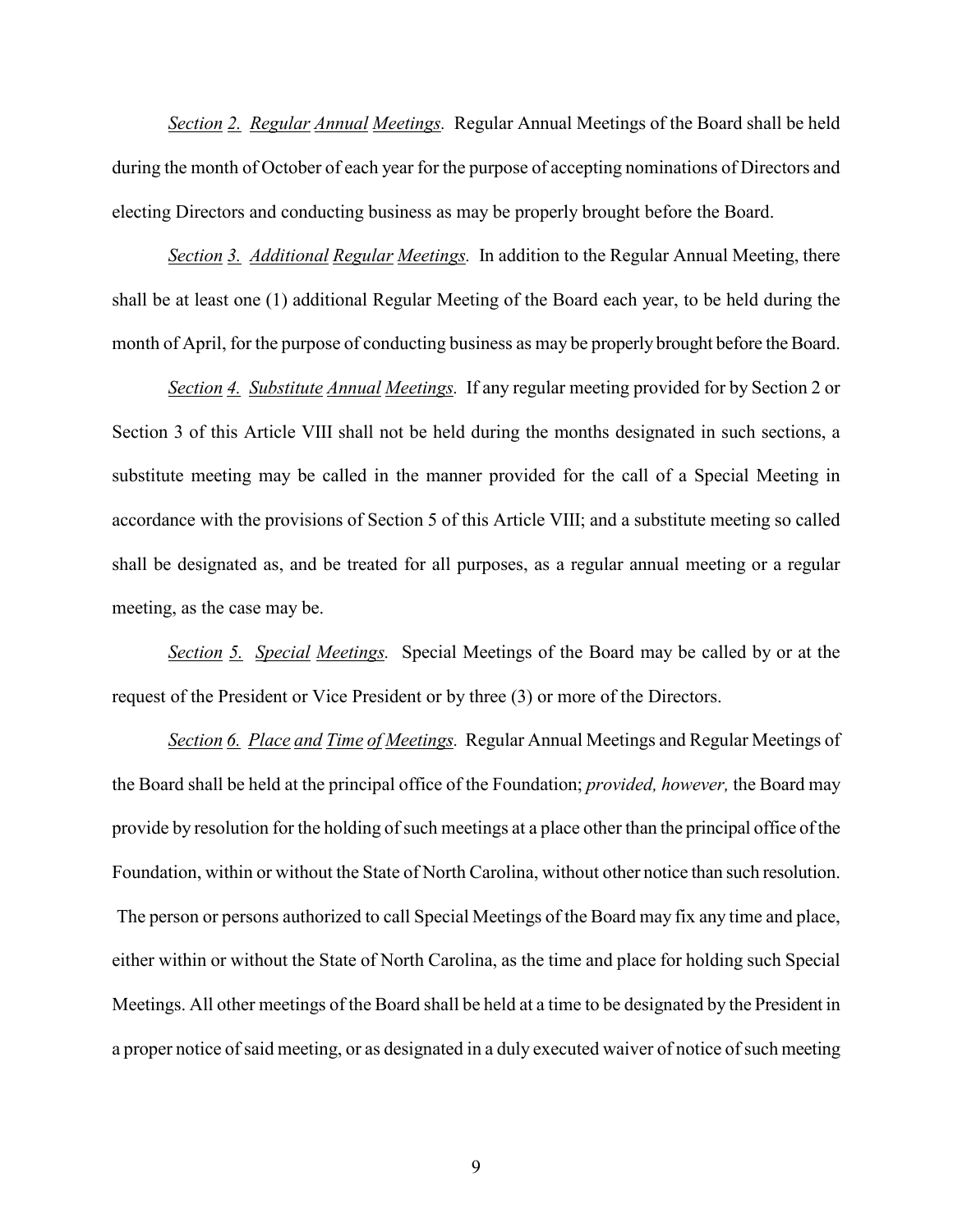as may be otherwise agreed upon in advance of the meeting by one-third (⅓) of the members of the Board.

*Section 7. Notice of Meetings.* Regular Annual Meetings and Additional Regular Meetings of the Board shall be called on not less than thirty (30) days' prior notice. Special Meetings of the Board shall be called on not less that ten (10) days' prior notice. All notices shall be in writing and may be delivered personally or sent by United States mail, electronic mail, cable, or other similar conveyance to each Director at his/her address as shown on the records of the Foundation. If mailed, such notice shall be deemed to be delivered when deposited in the United States mail in a sealed envelope so addressed, with postage paid thereon. If notice is given by electronic mail, telegram, cable, or other similar conveyance, such notice shall be deemed to be delivered when the electronic mail, telegram, cable, or other similar conveyance is either sent or delivered to the transmitting company or agent, as the case may be. Any Director may waive notice of any meeting. The presence of a member of the Board at a meeting shall constitute a waiver of notice of that meeting, except when such Director attends the meeting solely for the purpose of objecting to the transaction of any business thereat on the ground that the meeting has not been lawfully called, and such Director does not otherwise participate in such meeting. Neither the business to be transacted at, nor the purpose of, any meeting of the Board need be specified in the notice or waiver of notice of such meeting, unless specifically required by law or these bylaws.

*Section 8. Quorum.* The presence of no less than one-third (⅓) of the members of the Board in office immediately before a meeting begins shall constitute a quorum for the transaction of business; provided, that, if less than a quorum of the Directors shall be present at the time and place of any meeting, the Directors present may adjourn the meeting from time to time until a quorum shall be present, and notice of any adjourned meeting need not be given.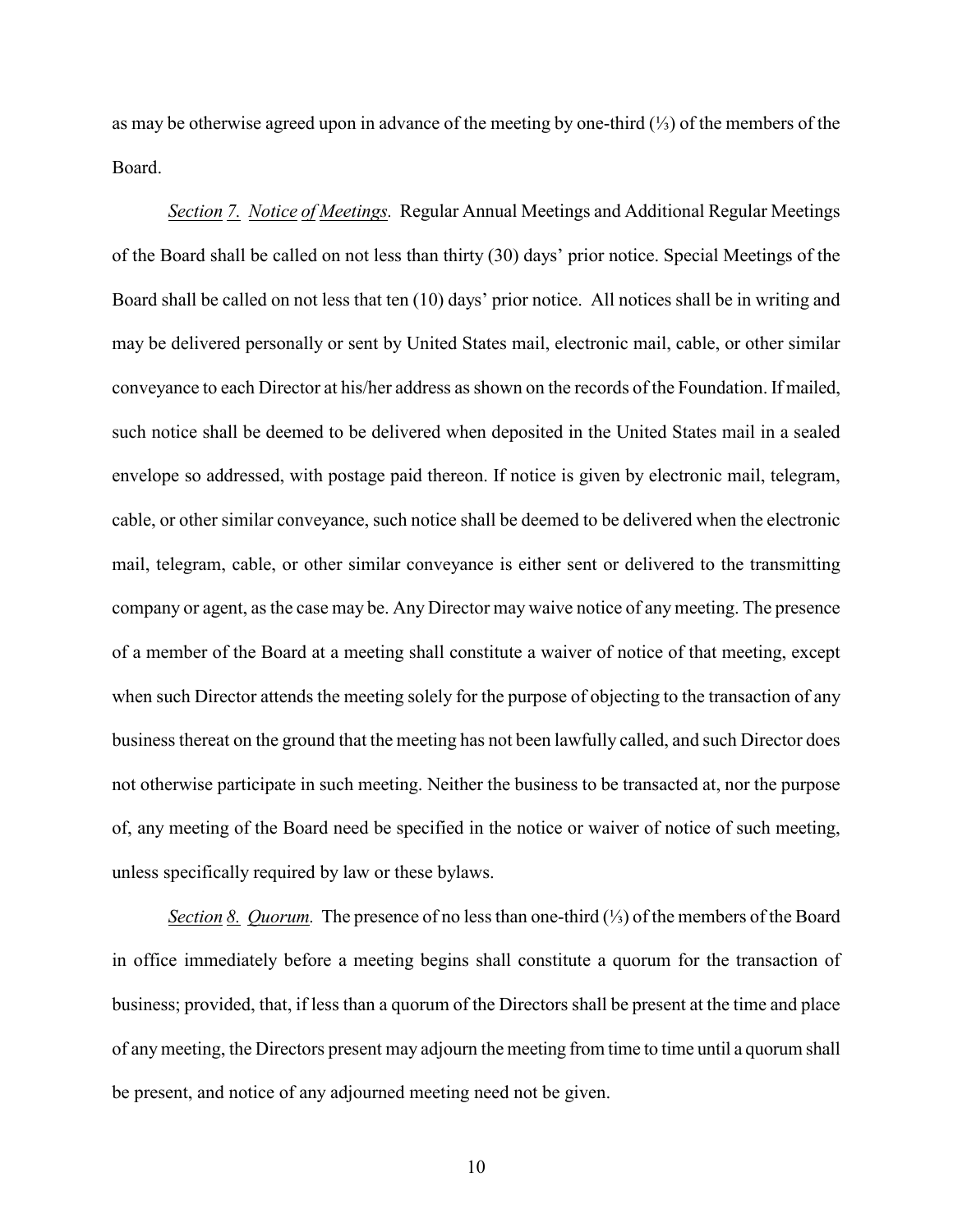*Section 9. Voting.* Except as otherwise expressly provided by law, or by the Articles of Incorporation, or by these Bylaws, the action of a majority of the Directors present at a meeting at which a quorum is present shall be the action of the Board.

*Section 10. Informal Action of Members of the Board of Directors.* Action taken by a majority of the members of the Board without a meeting shall constitute Board action if written consent to the action in question is signed by all the members of the Board and filed with the minutes of the proceedings of the Board, whether done before or after the action so taken.

*Section 11. Presumption of Assent.* A Director who is present at a meeting of the Board at which action on any matter is taken shall be presumed to have assented to the action taken unless his/her dissent shall be entered in the minutes of the meeting, or unless he/she shall file his/her written dissent to such action with the person acting as the Secretary of the meeting before the adjournment thereof or shall forward such dissent by registered mail to the Secretary of the Foundation immediately after the adjournment of the meeting. Such right to dissent shall not apply to a member of the Board who voted in favor of such action.

*Section 12. Conflicts of Interest.* If any matter should come before the Board, or any of its committees, in such a way as to give rise to a conflict of interest under N.C. Gen. Stat. § 55A-8-31 (as amended from time to time or the corresponding provision of any future law), any interested Director shall make full disclosure of the material facts of the matter and the Director's interest involving the conflict and, if requested, the interested Director withdraw from the meeting for so long as the matter shall continue under discussion, except to answer any questions that might be asked regarding the situation. If the matter involves an item of business for which a Special Meeting was called, the interested Director shall not be counted to establish a quorum, nor shall the interested Director participate in the deliberation or vote on it. Furthermore, any corporate transaction in which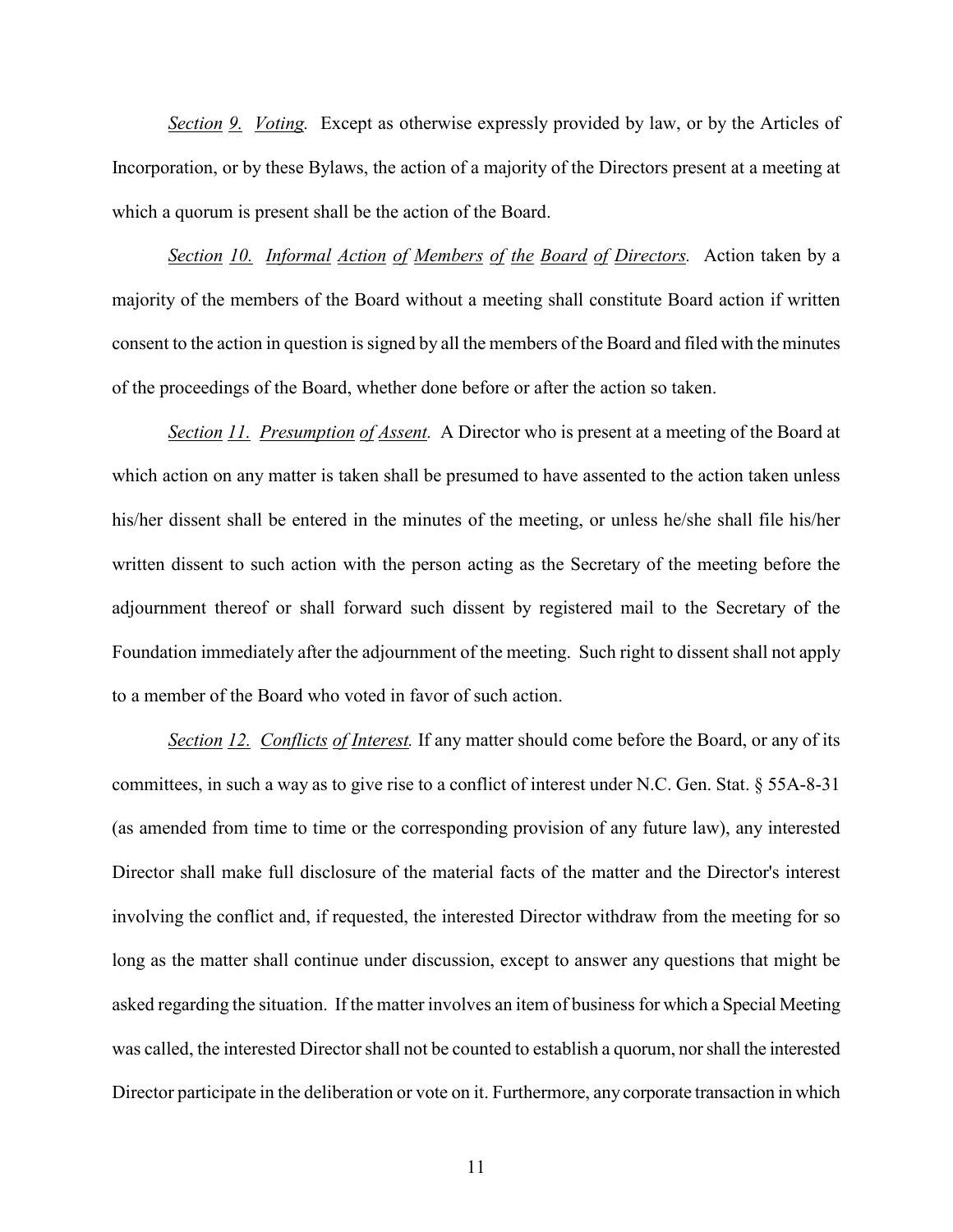a Director has a direct or indirect interest must be authorized, approved or ratified in good faith by a majority, not less than two (2) of the Directors who have no direct or indirect interest in the transaction even though less than a quorum; *provided, however,* no such transaction shall be authorized, approved or ratified by a single director. For purposes of this Section, a Director has an indirect interest in a transaction if: (a) another entity in which he/she has a material financial interest or in which he/she is a general partner is a party to the transaction; or (b) another entity of which he/she is a director, officer, or trustee is a party to the transaction and the transaction is or should be considered by the Board of the Foundation.

The foregoing express provisions notwithstanding, all conflicts of interest shall be determined, addressed and resolved in accordance with N.C. Gen. Stat. § 55A-8-31, as amended from time to time and the corresponding provision of any future law.

#### ARTICLE IX COMMITTEES OF THE BOARD

*Section 1. Generally.* The Board may create such committees as are necessary from time to time to assist the Board.

*Section 2. Executive Committee.* An Executive Committee is created which shall consist of the Officers, the Immediate Past President, a Senior Academic Officer and the Chairman of each Standing Committee of the Board, whose terms on the Executive Committee shall coincide with the terms of their respective offices or designations; *provided, however,* the Secretary and the Treasurer of the Foundation shall serve in an advisory capacity only and shall be non-voting members of the Executive Committee. The President shall serve as Chairman of the Executive Committee. The Executive Committee so constituted, in the interim between the meetings of the Board, shall exercise all of the powers of the Foundation, including all of the powers that have been conferred upon it or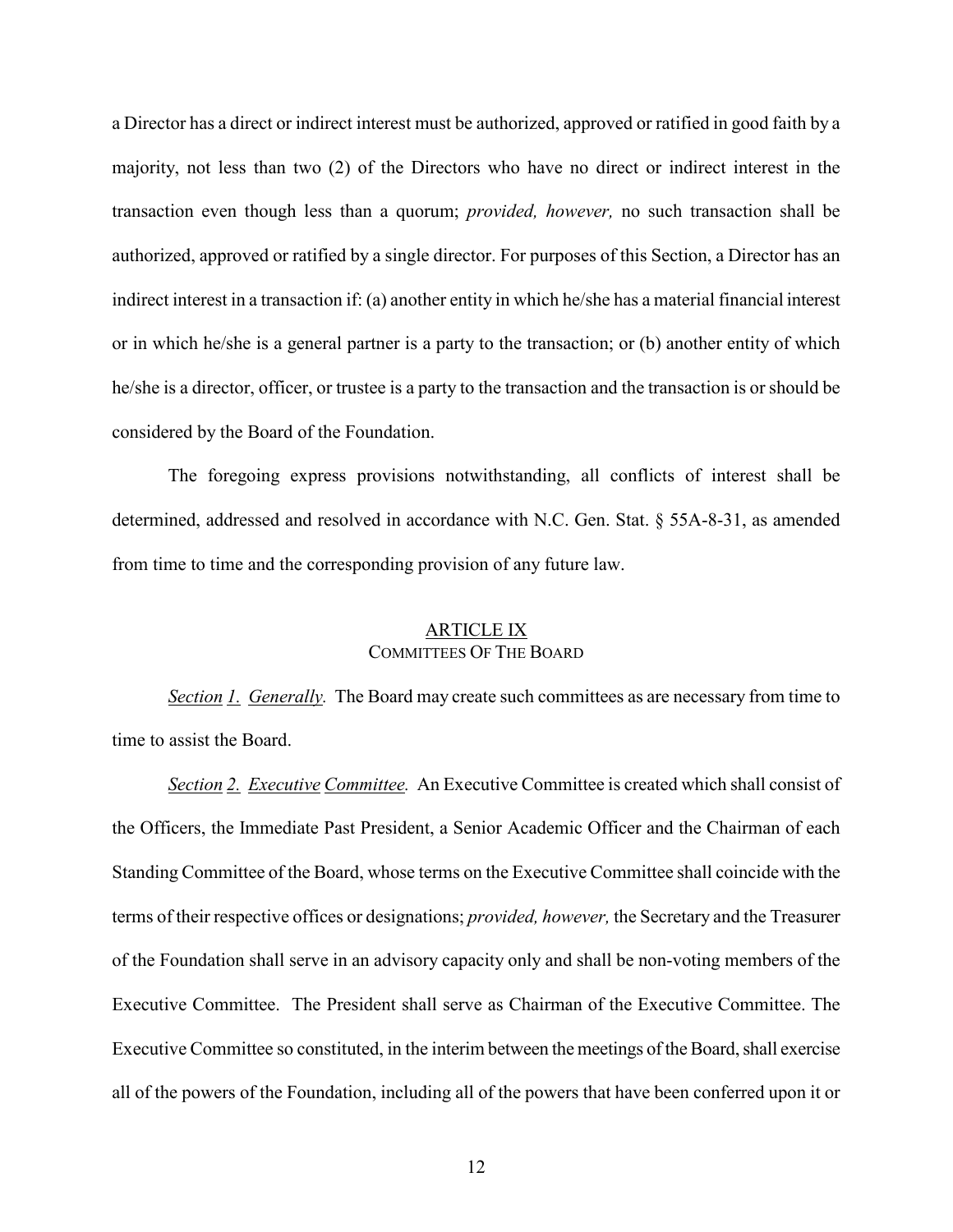upon the Board, except that the Executive Committee shall have no power or authority to (a) authorize distributions as defined in the Act; (b) approve dissolution, merger or sale, pledge or transfer of all or substantially all of the Foundation's assets; (c) elect, appoint or remove Directors, fill vacancies on the Board or any of its committees; or (d) adopt, amend or repeal the Articles or Certificate of Incorporation or these Bylaws. The presence of four (4) voting members of the Executive Committee at any regular or special meeting of said committee shall constitute a quorum for the transaction of business.

*Section 3. Standing Committees.* The following Standing Committees are hereby created:

(a) *Finance Committee*, whose purposes are to work closely with the Treasurer and Foundation Staff to oversee the budget (presented at the April Regular Annual Meeting of the Board), investments and audit (presented at the October Regular Annual Meeting of the Board); the members of the Finance Committee shall include the Treasurer in addition to such other members of the Board appointed hereunder; *provided, however,* the Treasurer, whose term on the Finance Committee shall coincide with his/her designation as Treasurer, shall serve on the Finance Committee in an advisory capacity only and shall be a non-voting member of the Finance Committee unless, and for so long as, the Treasurer is also a member of the Board;

(b) *Development Committee*, whose purposes are to exercise responsibility for the annual Director's Fund Drive and assist with the solicitation and closing of major gifts from Board members and other highly-rated prospects; and assist Foundation staff with evaluation and/or planning the College of Engineering, NCSUs various annual giving initiatives, including the Dean's Circle Appeal, COE/NC State Annual Fund, etc., as well as COE event sponsorships and corporate relations;

(c) *Advocacy Committee*, whose purposes are to exercise responsibility for ensuring the College of Engineering, NCSU's interests and priorities are known, understood, and supported internally and externally; work to build relationships with North Carolina State University's executive leadership team as it is constituted from time to time, the Board of Trustees of North Carolina State University, and the North Carolina General Assembly (consistent with restrictions on lobbying and prohibitions on political activity as applied to exempt organizations under the Code from time to time), in close coordination with the Assistant to the Chancellor for External Affairs; and promote the development of the College of Engineering, NCSU, on the Centennial Campus;

(d) *Nominations, Orientation, and Recognition Committee*, whose purposes are to exercise responsibility for identifying, cultivating and recruiting new members to serve on the Board, while exercising careful attention to Board demographics, diversity and needs; meet the coming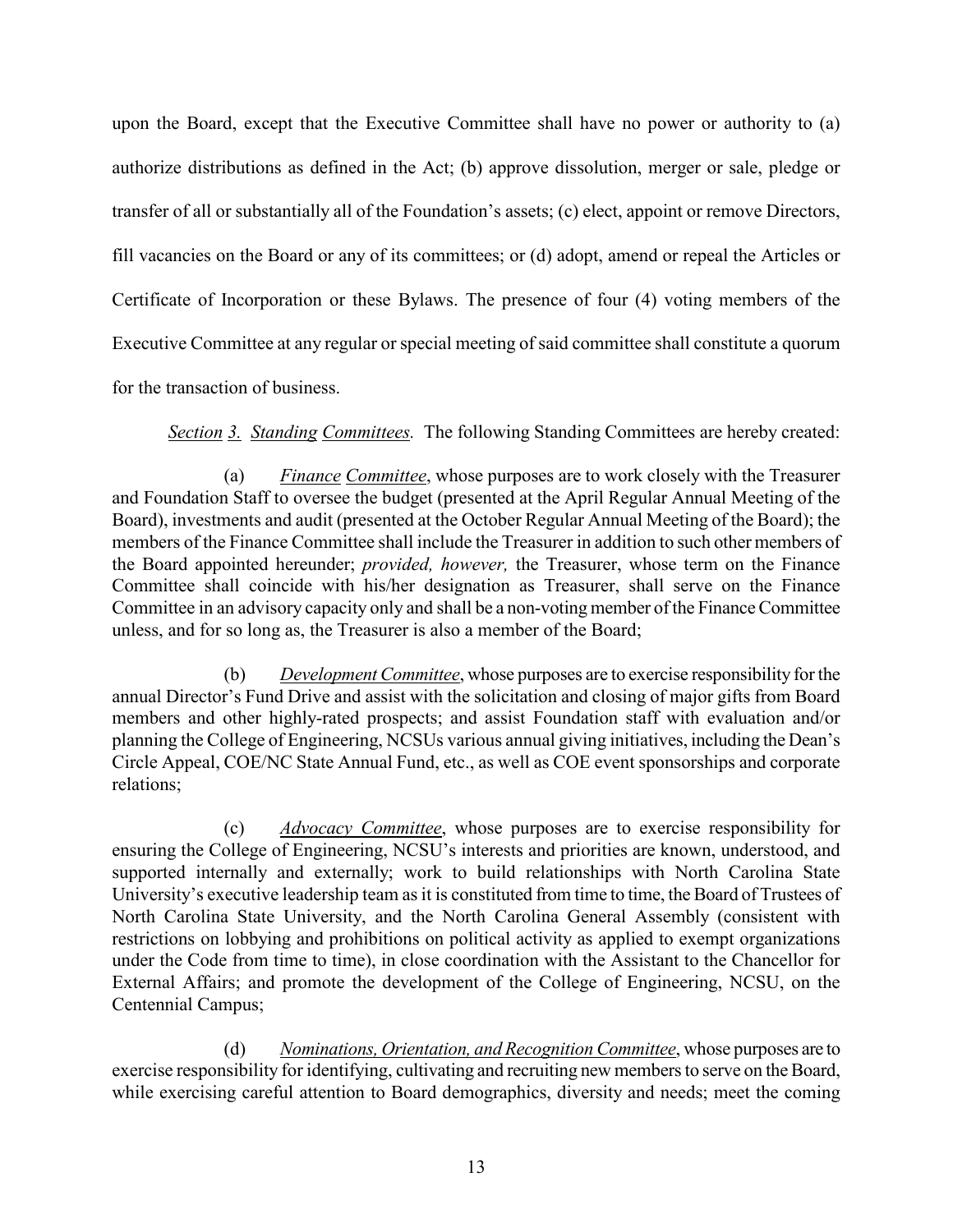needs of the Board created by new term limits; design and implement orientation programs for new members and establish methods for quickly identifying the interests and talents of new members and encouraging their involvement; and coordinate the recognition program, including the Board Service Award and recognition of outgoing directors;

 (e) *College and Alumni Engagement Committee*, whose purpose is to support the work of the Foundation in respect to events, alumni communications and other activities designed to raise awareness of the Foundation and the way the Foundation supports the NCSU College of Engineering. Support may include developing alumni engagement plans, mentoring the Young Alumni Advisory Board (YAAB) or similar organizations and their work with current students, and serving as a sounding board for college-wide alumni marketing initiatives.

(f) Audit Committee. The Audit Committee, whose purpose is to receive the report of the independent CPA firm that conducts the Foundation's annual audit (presented at the October Regular Annual Meeting of the Board) and relevant tax forms to be submitted by the Foundation, shall be composed of at least three (3) members, who shall be Directors of the Foundation and appointed by the Board, none of whom are also employees of either North Carolina State University or the Foundation; and each of whom shall remain in office at the will of the Board of Directors unless sooner disqualified by becoming an employee of either North Carolina State University or the Foundation.

(g) Strategic Planning Committee, whose purpose is to address the long-term plans, needs and interests of the Foundation. While the focus of the Committee will take a long-term view, initially it will typically consist of a biennial process that will coincide with the terms of Foundation leadership. The Vice-President will serve as the Chair of the Strategic Planning Committee. Standing members will also include the President and Chairs of the Development, Audit Committee and Finance Committee.

Each Standing Committee shall consist of at least three (3) members, who shall be Directors

of the Foundation and appointed by the Board, to serve at the pleasure of the Board but only for so

long as they also serve as Directors. Directors may serve concurrently on the Finance Committee and

Audit Committee. Each Director shall serve on one (1), but no more than two (2) Standing

Committees.

*Section 4. Ad Hoc Committees.* Ad Hoc Committees may also be established from time to

time as needed to address the affairs, financial or otherwise, of the Foundation. Any Ad Hoc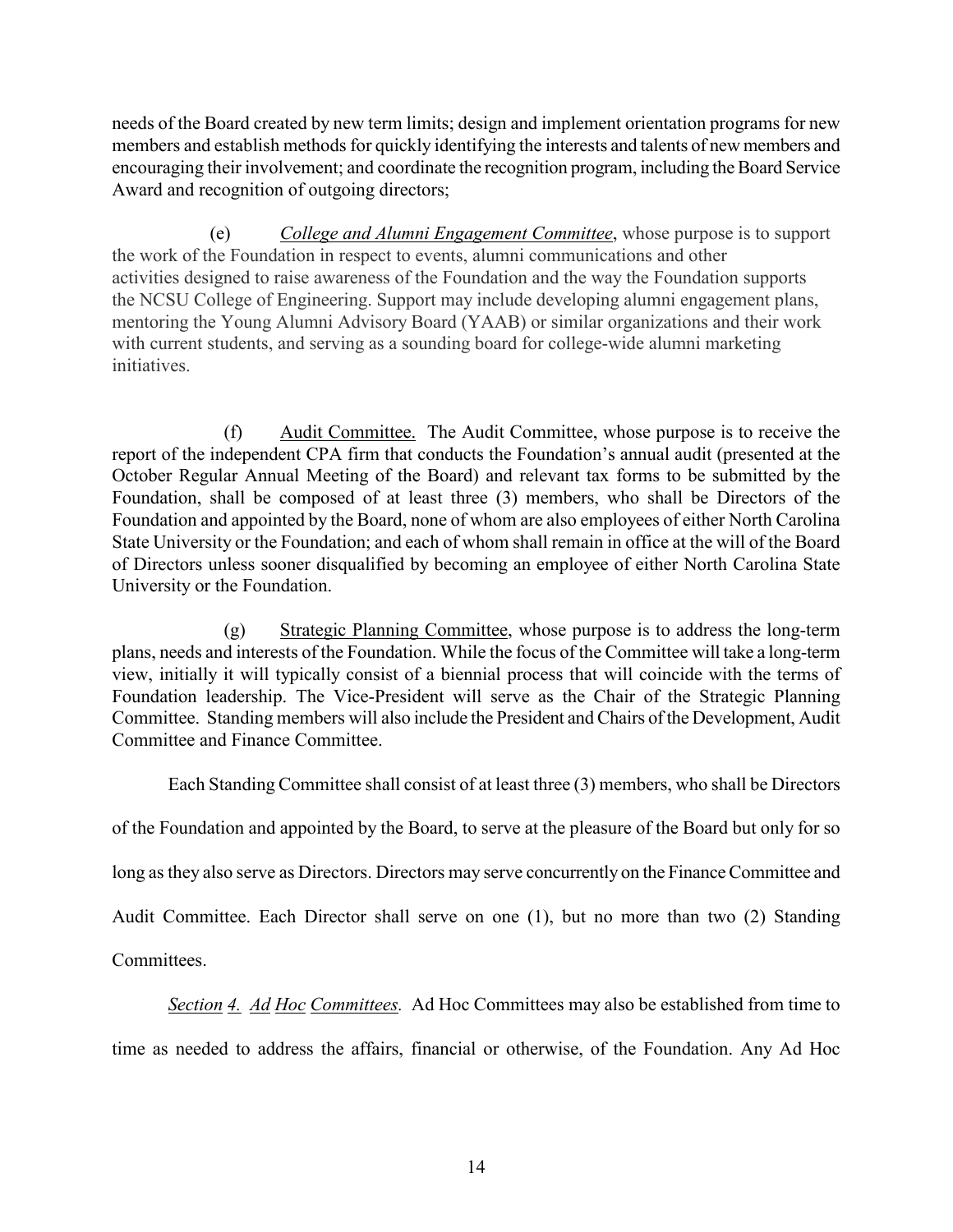Committees shall be constituted, organized and administered in the same manner as Standing Committees under Section 4 of this Article.

#### ARTICLE X **OFFICERS**

*Section 1. Officers.* The Officers of the Foundation shall consist of a President who shall be the Chairman of the Board, Vice President, Immediate Past President, a Secretary, and a Treasurer, and such other officers as may be appointed from time to time by the Board in accordance with the provisions of Section 4 of this Article X or as otherwise provided in these Bylaws. Any two or more offices may be held simultaneously by the same person, except the office of President and Secretary, but no officer shall sign or execute any document in more than one (1) capacity. The title of any officer may include any additional designation descriptive of such officer's duties as the Board may prescribe.

*Section 2. Qualifications.* Officers of the Foundation, except such officers as may be appointed in accordance with the provisions of Section 4 of this Article X or as otherwise provided in these Bylaws, shall be Directors of the Foundation.

*Section 3. Election and Term.* The President, the Vice President and the Immediate Past President of the Foundation shall each serve a single, limited two (2)-year term, in his/her respective office, commencing at the Regular Annual Meeting of the Board at which he/she is elected or succeeds to office, as provided in these Bylaws, and ending at the second Regular Annual Meeting of the Board held next after his/her election, or until his/her death or until he/she shall resign or shall have been disqualified or shall have been removed from office. Officers of the Foundation, with the exception of the Secretary and Treasurer, shall be elected every two (2) years to serve two (2)-year terms at the Regular Annual Meeting of the Board by the Board, and shall hold office until the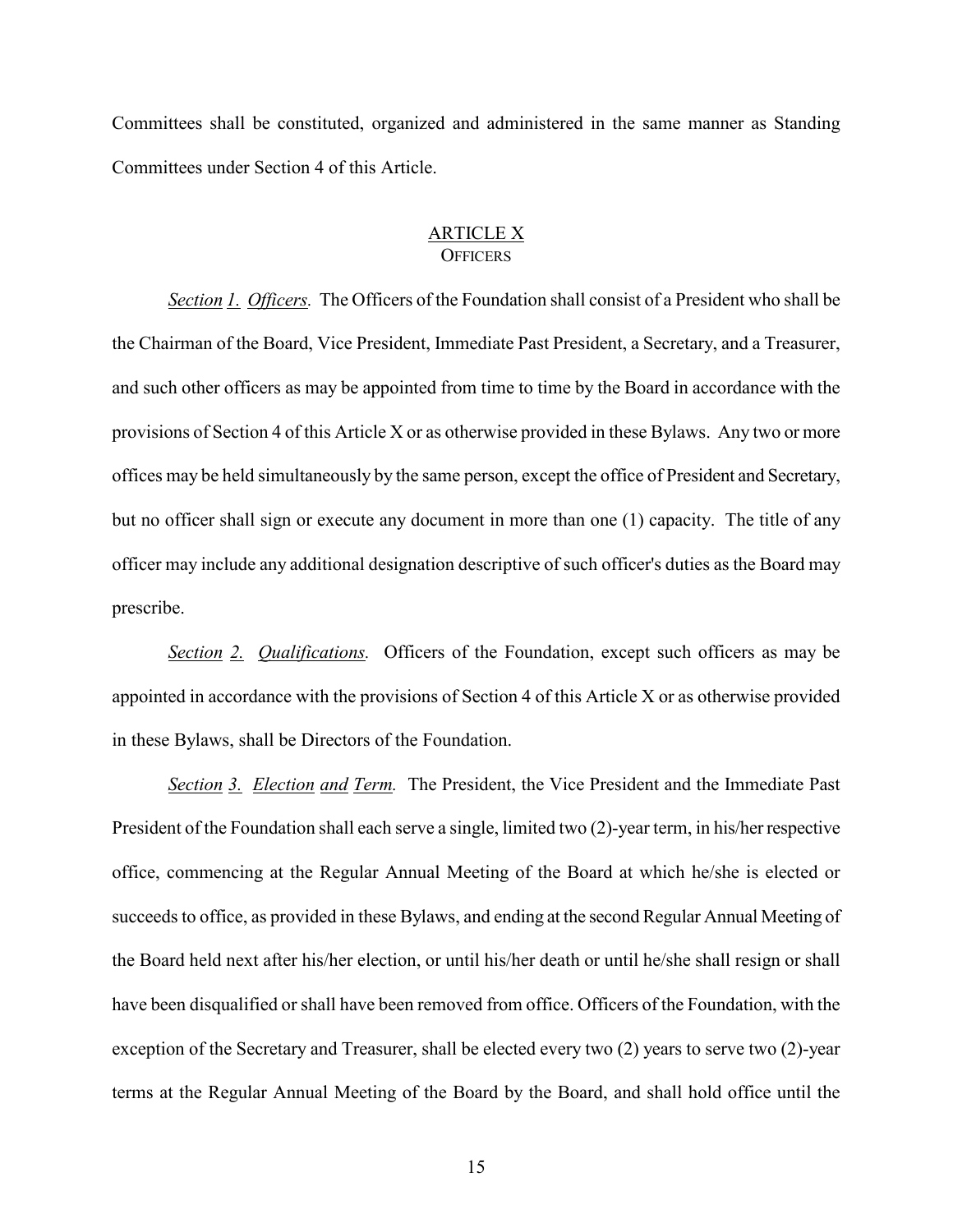second Regular Annual Meeting of the Board held next after his/her election, or until his/her death or until he/she shall resign or shall have been disqualified or shall have been removed from office. *Provided*, such officers shall not hold office beyond the completion of their respective terms as members of the Board of the Foundation.

*Section 4. Subordinate Officers and Agents.* The Board from time to time may appoint other officers and agents, each of whom shall hold office for such period, have such authority, and perform such duties as the Board from time to time may determine. The Board may delegate to any officer or agent the power to appoint any subordinate officer or agent and prescribe his/her respective authority and duties.

*Section 5. Resignation.* Any officer may resign at any time by giving written notice to the Board or to the President or the Secretary of the Foundation, or, if he/she was appointed by an officer or agent in accordance with Section 4 of this Article X, by giving written notice to the officer or agent who appointed him/her. Any such resignation shall take effect upon its being accepted by the Board, or by the officer or agent appointing the person resigning.

*Section 6. Removal.* The Officers specifically designated in Section 1 of this Article X may be removed, either with or without cause, by vote of a majority of the Directors then holding office at a Special Meeting called for that purpose. The officers appointed in accordance with the provisions of Section 4 of this Article X may be removed, with or without cause, by the Board, by a majority vote of the Directors present at any meeting, or by any officer or agent on whom such power of removal may be conferred by the Board. The removal of any person from office shall be without prejudice to the contract rights, if any, of the person so removed.

*Section 7. Vacancies.* Any vacancy occurring in any office *except that of immediate Past President* because of death, resignation, removal or disqualification, or any other cause, shall be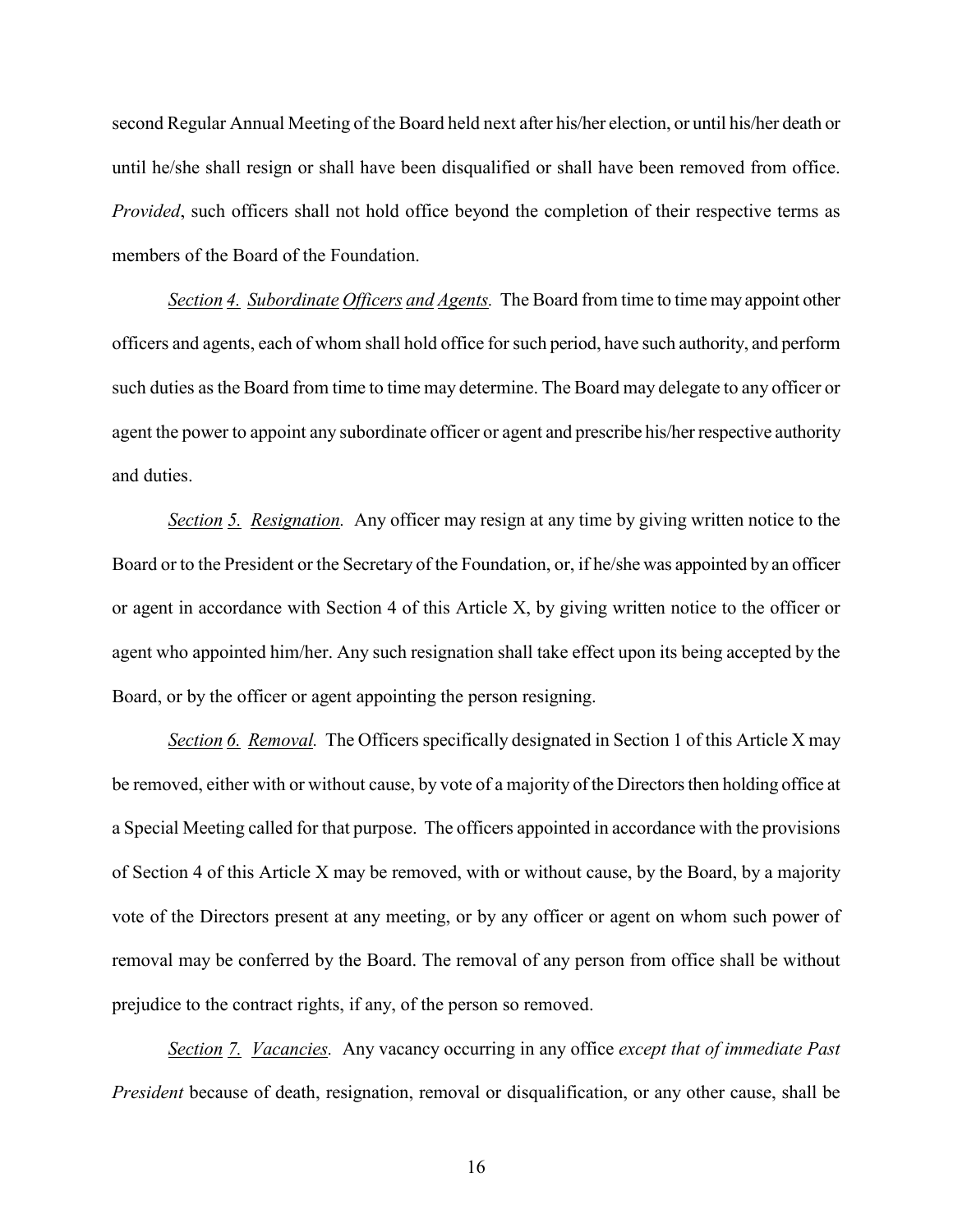filled by the Board at a Special Meeting duly called for such purpose, said substitute officers to serve the remaining term thereof.

*Section 8. President.* The President shall be the Chief Executive Officer of the Foundation and, subject to control of the Board, shall supervise the control and management of the Foundation in accordance with these Bylaws. The President shall preside as Chairman at all meetings of the Board and the Executive Committee at which he may be present. The President shall do and perform such other duties as from time to time may be assigned to him/her by the Board or the Executive Committee, and generally shall perform all duties customarily assigned to the office of President. While it is desirable that the President should be the same person who immediately preceded the outgoing President as the Vice President of the Foundation, all candidates for President, shall, in any event, be subject to regular nomination and election in accordance with these Bylaws.

*Section 9. Vice President.* At the request of the President, or in his/her absence or disability, the Vice-President shall perform all the duties of the President and when so acting, shall have all the powers and be subject to all the restrictions upon the President. The Vice President shall perform such other duties and have such authority as from time to time may be assigned to him/her by the Board or the Executive Committee

*Section 10. Immediate Past President.* The President shall become the Immediate Past President of the Foundation immediately upon the expiration or termination of his/her term as President in accordance with these Bylaws. The Immediate Past President shall perform such duties and have such authority as from time to time may be assigned to him/her by the Board or the Executive Committee or as prescribed in these Bylaws.

*Section 11. Secretary.* The Assistant Dean for Development of the College of Engineering, also known as the Executive Director of NC State Engineering Foundation, shall serve as Secretary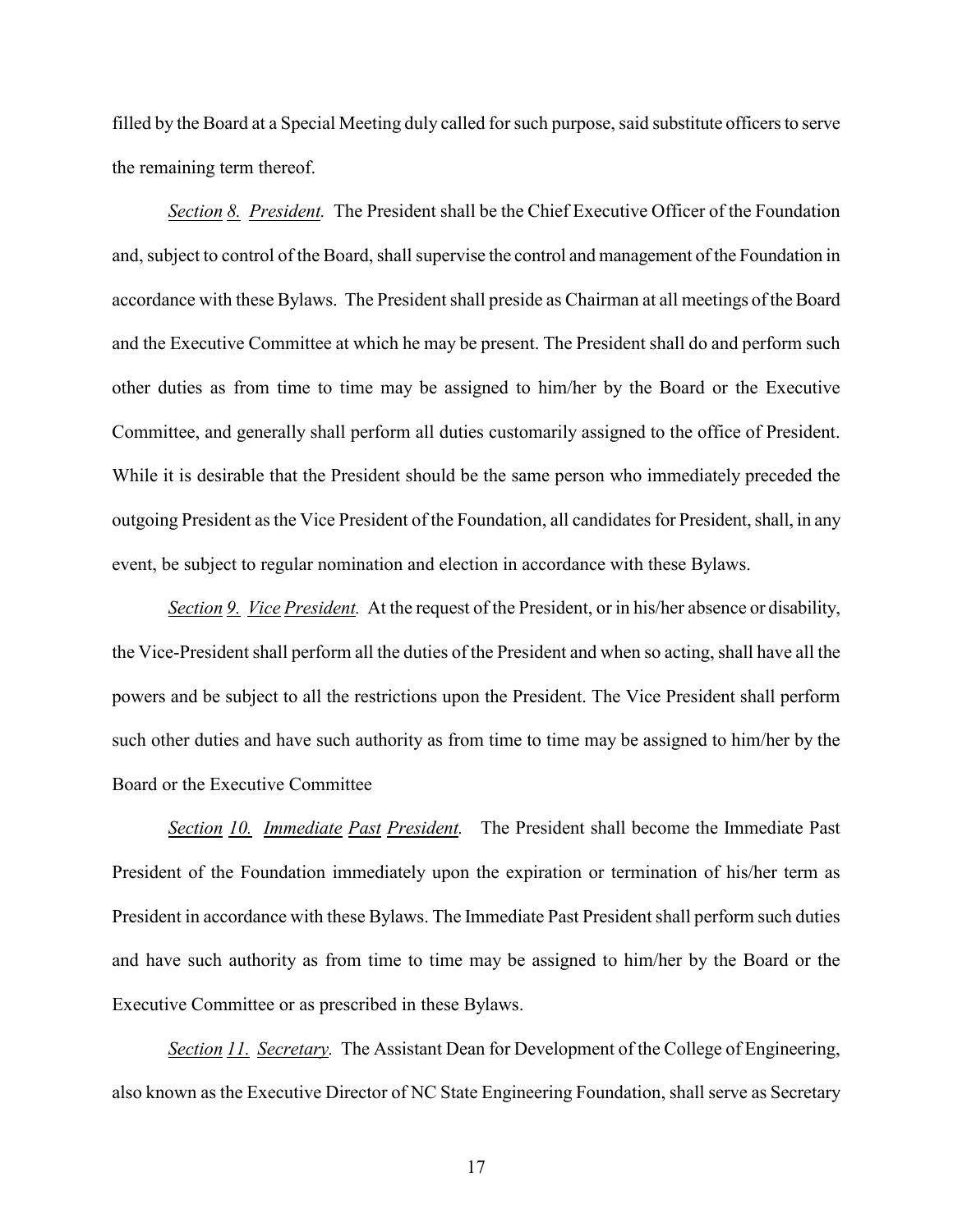of the Foundation. The Secretary shall keep the minutes of the meetings of the Board and the Executive Committee, and shall be responsible for compiling the minutes of meetings of the Standing Committees in coordination with the respective Chairs of the Standing Committees, and the minutes of any special committee meetings, and shall see that all notices are duly given in accordance with the provisions of these bylaws or as required by law. He/she shall be custodian of the records, books, reports, statements, certificates, and other documents of the Foundation and the seal of the Foundation, and he/she shall affix the corporate seal to any lawfully executed instrument requiring it. He/she shall sign such documents as may require his/her signature, and, in general, shall perform all duties incident to the office of Secretary and such other duties as may be assigned from time to time by the Board or the Executive Committee.

*Section 12. Treasurer.* The Treasurer of North Carolina State University, a Senior Administrative Officer of North Carolina State University, shall serve ex-officio as Treasurer of the Foundation. The Treasurer shall have supervision over all funds, securities, receipts and disbursements of the Foundation and shall receive, deposit or disburse the same under the direction of the Board. He/she shall keep full and accurate accounts of the finances of the Foundation in books especially provided for that purpose, and he/she shall cause a true statement of its assets and liabilities as of the close of each fiscal year and of the results of its operations and of changes in surplus for such fiscal year, all in reasonable detail, to be made and filed at the registered or principal office of the Foundation within three months after the end of such fiscal year. The statement so filed shall be kept available for inspection by any Director for a period of 10 years, and the Treasurer shall mail or otherwise deliver a copy of the latest statement to any Director upon his/her written request therefor. He/she shall in general perform all duties and have all authority incident to the office of Treasurer and shall perform such other duties and have such other authority as form time to time may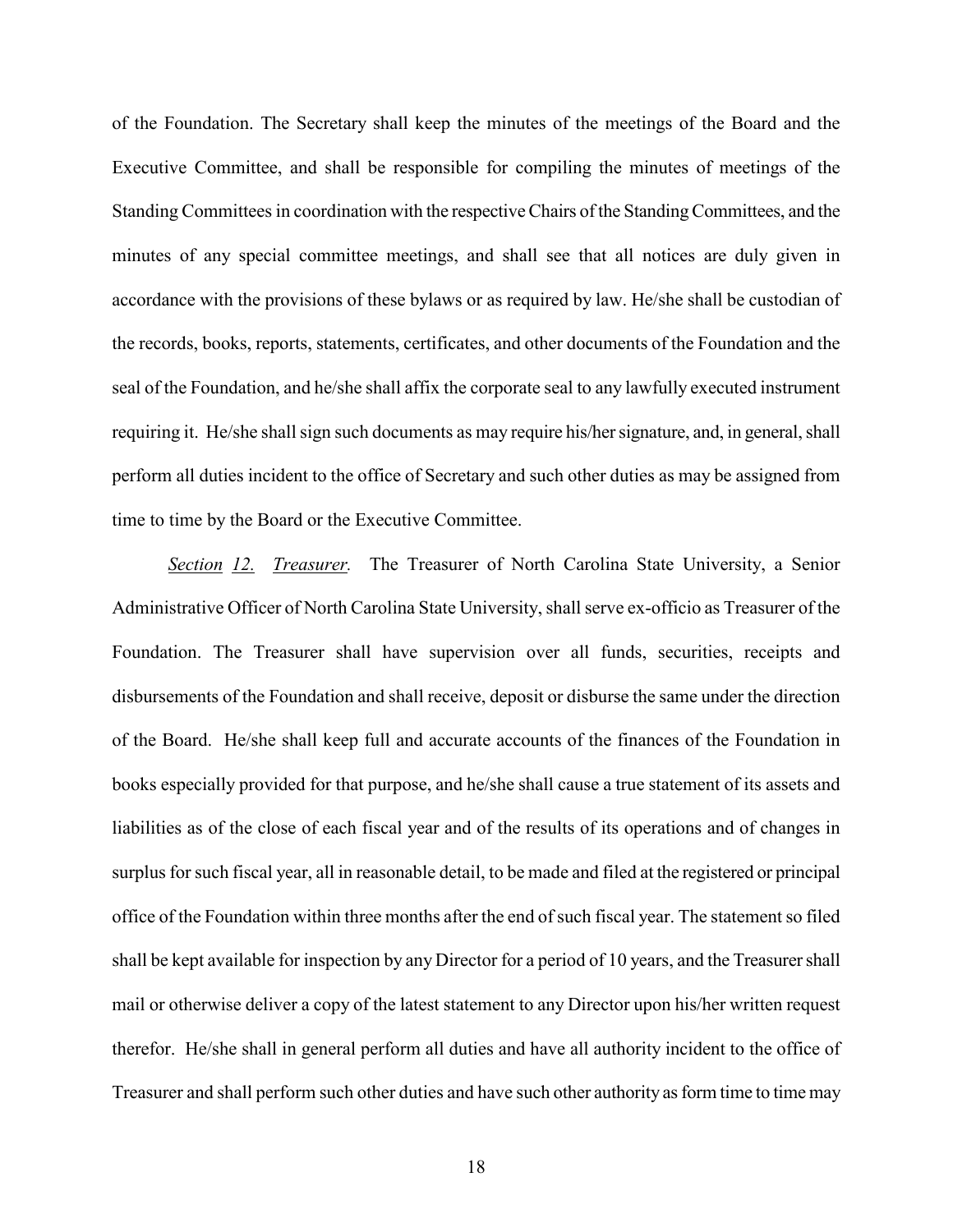be assigned or granted to him/her by the Board or the Executive Committee. He/she may be required to give a bond for the faithful performance of his/her duties in such form and amount as the Board may determine.

*Section 13. Duties of Officers May Be Delegated*. In case of the absence of any officer of the Foundation or for any other reason that the Board may deem sufficient, the Board may delegate the powers or duties of such officer to any other officer or to any Director for the time being, provided the majority of the Directors then holding office concurs therein.

### *Section 14. Standards of Conduct for Officers.*

(a) An officer with discretionary authority shall discharge his/her duties under that authority in good faith, with the care an ordinarily prudent person in a like position would exercise under similar circumstances, and in a manner the officer reasonably believes to be in the best interests of the Foundation, consistent with N.C. Gen. Stat. § 55A-8-42, as amended from time to time and the corresponding provision of any future law.

(b) An officer is not liable for any action taken as an officer, or any failure to take any action, if the officer performed the duties of his/her office in compliance with subparagraph (a), above, or (unless the officer's actual knowledge concerning the matter in question makes such reliance unwarranted) the officer relied on information, opinions, reports, or statements, including financial statements and other financial data, if prepared or presented by: (i) one or more officers or employees of the Foundation whom the officer reasonably believes to be reliable and competent in the matters presented; or (ii) legal counsel, public accountants, or other persons as to matters the officer reasonably believes are within the person's professional or expert competence.

*Section 15. Compensation of Officers.* No Officer of the Foundation who is also a Director

of the Foundation shall receive a salary or other compensation for his/her service as such Officer.

#### ARTICLE XI CONTRACTS, LOANS, DEPOSITS, CHECKS, GIFTS

*Section 1. Contracts.* Except as otherwise provided in these bylaws, the Board may

authorize any officer or officers, agent or agents, to enter into any contract or execute and deliver any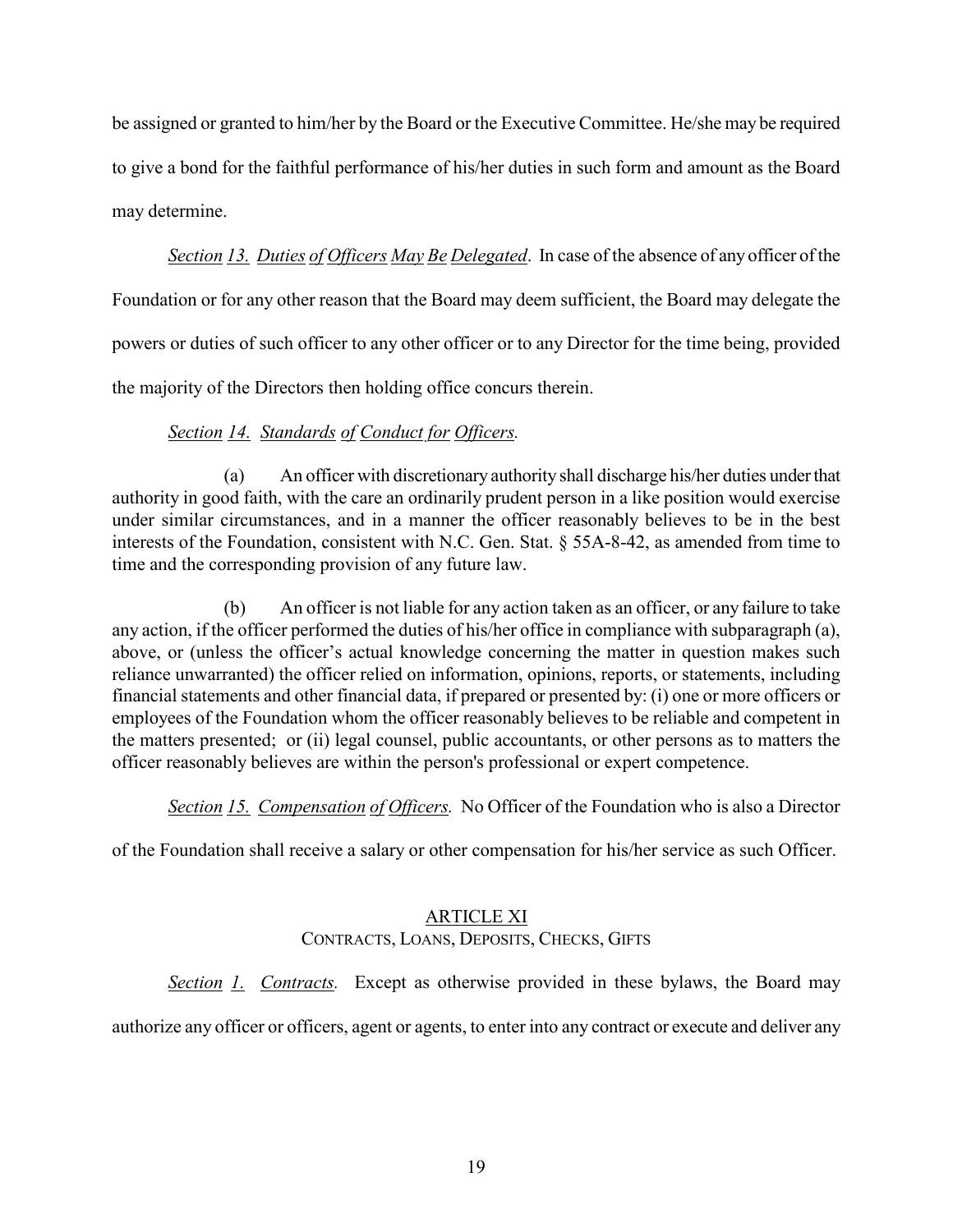instrument on behalf of the Foundation, and such authority may be general or confined to specific instances.

*Section 2. Loans.* No loans shall be contracted on behalf of the Foundation and no evidences of indebtedness shall be issued in its name unless and except as authorized by a resolution of the Board. Any officer or agent of the Foundation thereunto so authorized may effect loans or advances for the Foundation and for such loans and advances may make, execute, and deliver promissory notes, bonds, or other evidences of indebtedness of the Foundation. Any such officer or agent, when thereunto so authorized, may mortgage, pledge, hypothecate, or transfer as security for the payment of any and all loans, advances, indebtedness, and liabilities of the Foundation any real property and all stocks, bonds, other securities, and other personal property at any time held by the Foundation, and to that end, may endorse, assign, and deliver the same, and do every act and thing necessary or proper in connection therewith. Such authority may be general or confined to specific instances. In no event shall loans be made by the Foundation to its Board members or Officers.

*Section 3. Deposits.* All funds of the Foundation not otherwise employed shall be deposited from time to time to the credit of the Foundation in such banks or trust companies or with such bankers or other depositories as the Board may select, or as may be selected by any officer or officers, agent or agents of the Foundation to whom such power may from time to time be given by the Board.

*Section 4. Checks and Drafts.* All notes, drafts, acceptances, checks, endorsements or other evidences of indebtedness or other orders for the payment of money issued in the name of the Foundation shall be signed by the President or a Vice President and by the Secretary or Treasurer, or in such manner as the Board from time to time may determine. Endorsements for deposit to the credit of the Foundation in any of its duly authorized depositories shall be made by the President or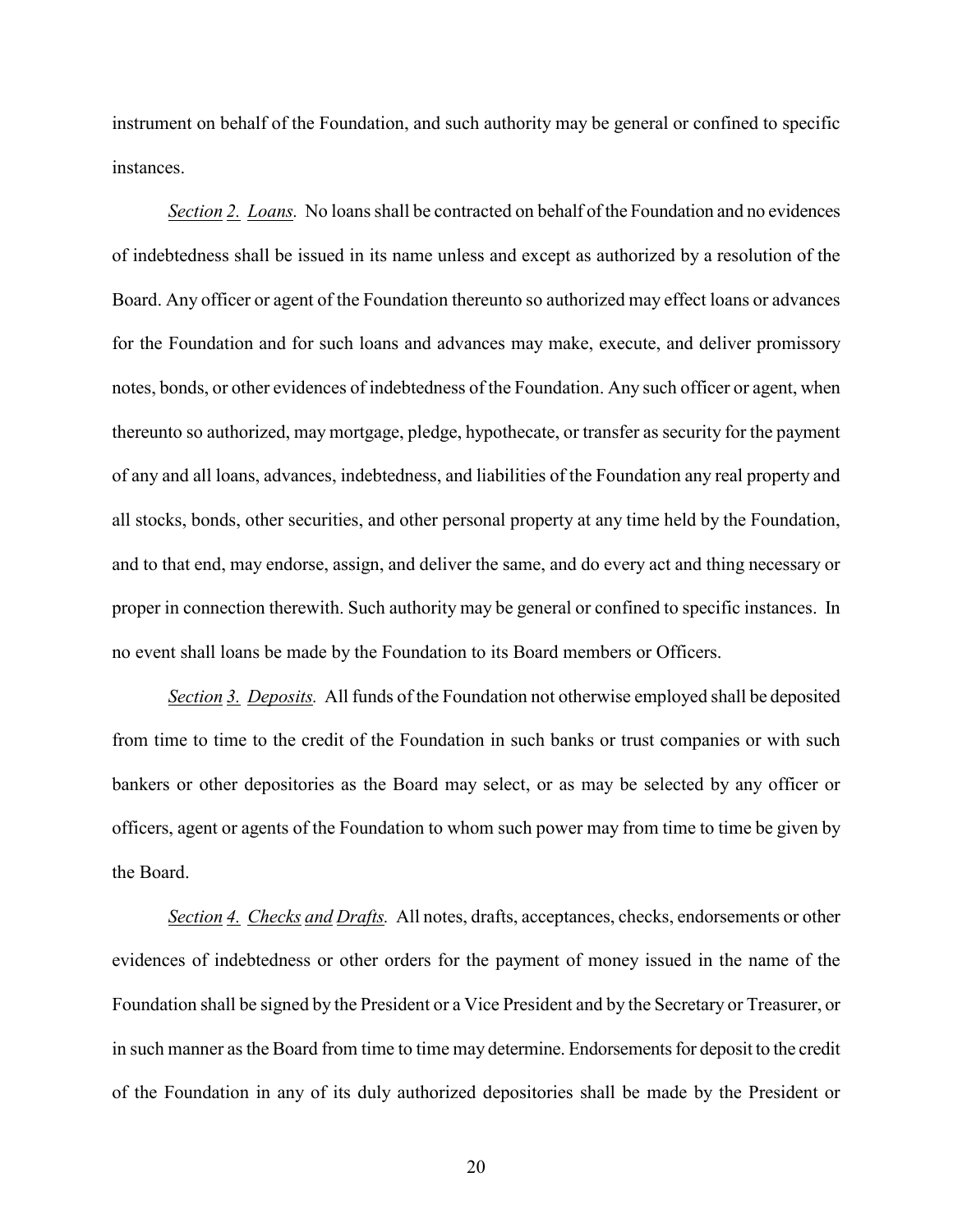Treasurer or by any officer or agent who may be designated by resolution of the Board in such manner as such resolution may provide.

*Section 5. Gifts.* The Board may accept on behalf of the Foundation any contribution, gift, bequest, or devise for the general purposes or for any special purpose of the Foundation.

#### ARTICLE XII GENERAL PROVISIONS

*Section 1. Corporate Seal.* The Corporate seal shall be in such form as shall be approved from time to time by the Board and shall contain the year of incorporation (1944).

*Section 2. Fiscal Year.* The fiscal year of the Foundation shall end on June 30 each year, or as otherwise established from time to time by resolution of the Board.

*Section 3. Waiver of Notice.* Whenever any notice is required to be given to any Director under the provisions of the North Carolina Nonprofit Corporation Act or under the provisions of the Articles or Certificate of Incorporation or Bylaws of this Foundation, a waiver thereof in writing signed by the person or person entitled to such notice whether before or after the time stated therein, shall be equivalent to the giving of such notice.

*Section 4. Amendments.* Except as otherwise provided herein or in the Articles of Incorporation or by applicable law, these Bylaws may be altered, amended or repealed, and new Bylaws may be adopted by the affirmative vote of a majority of the Directors then holding office at any Regular or Special Meeting of the Board, or by the written consent without an official meeting of the Board. It shall be the duty of the Secretary to enter the amendments in the records of the Foundation and mail a copy of such amendment along with notice of this approval to each member of the Board. Notice of any intention to amend the Bylaws of the Foundation shall be mailed to the Board at least five (5) days before the vote. Such notice shall include the present text of the Bylaws,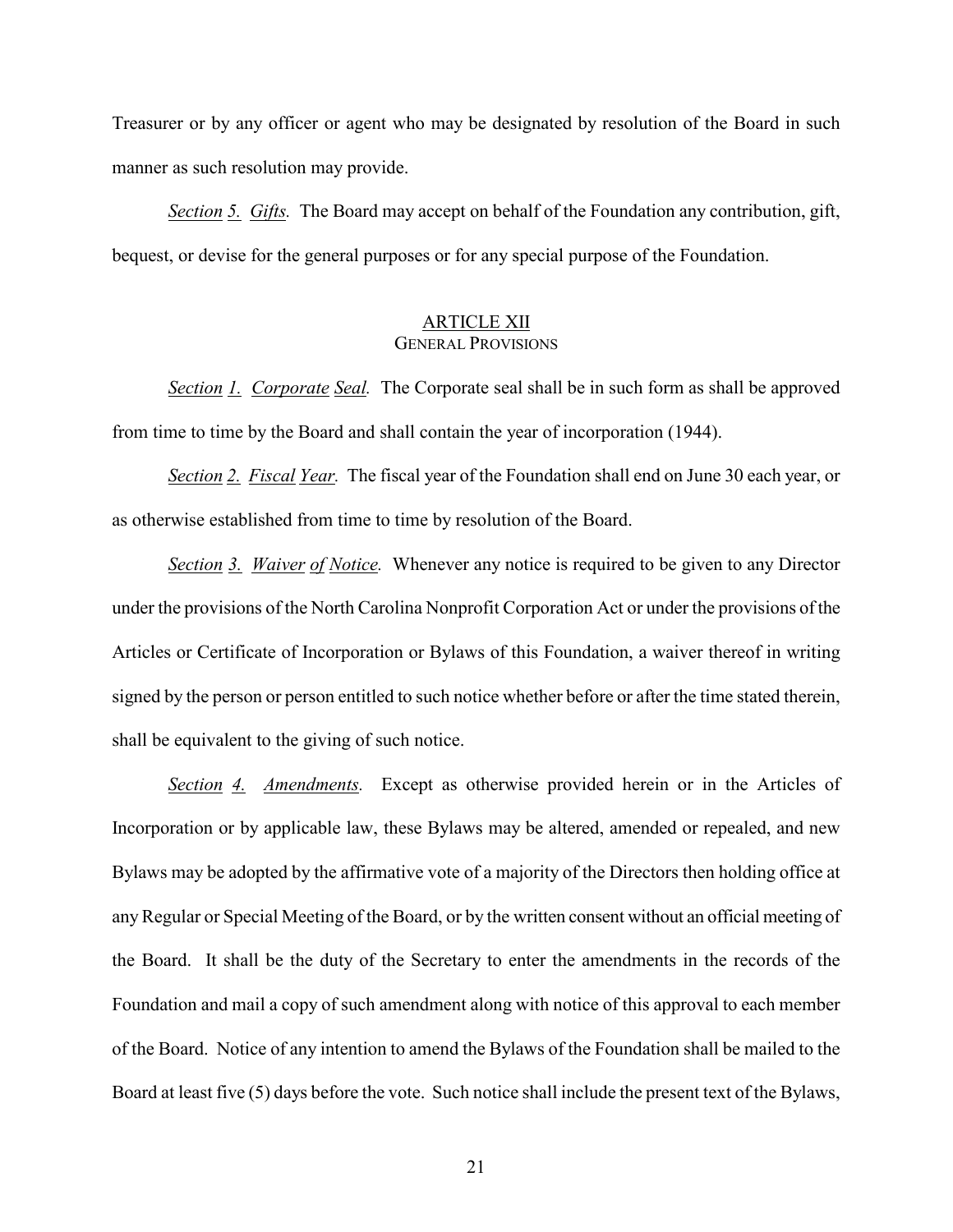the proposed text of the Bylaws, and an explanation for the change. In any event, these Bylaws shall be amended, enlarged, or repealed as may be required from time to time to conform to the requirements of any applicable University of North Carolina Regulations, as may be amended, or to maintain the status of the corporation as an Associated Entity of NC State pursuant to any applicable University of North Carolina Regulations, as may be amended, or any Operating Agreement with NC State. The Board of Directors shall provide NC State with a copy of these Bylaws, as may be amended from time to time, and shall provide NC State with any proposed amendments of these bylaws as soon as possible but in no event less than fifteen (15) days prior to the meeting of the Board of Directors at which they are to be considered for adoption.

*Provided, however,* that under no circumstances shall these Bylaws be amended so that the Foundation may operate other than exclusively for religious, charitable, scientific, literary or educational purposes, or so that any Director or any other private individual may participate in the distribution of the earnings, funds or properties of this Foundation, nor shall these Bylaws be amended to authorize the Foundation to conduct its affairs in any manner or for any purpose contrary to the provisions set forth in Section  $501(c)(3)$  of the Code.

#### ARTICLE XIII INDEMNIFICATION

*Section 1. Indemnification of Directors, Officers, Employees and Agents.* Each person who was or is a party to, or is involved in, any action, suit or proceeding, whether civil, criminal, administrative or investigative and whether formal or informal (hereinafter, a "proceeding" and including without limitation, a proceeding brought by or on behalf of the Foundation itself), by reason that he/she is or was a Director, officer, employee or agent of the Foundation, or is or was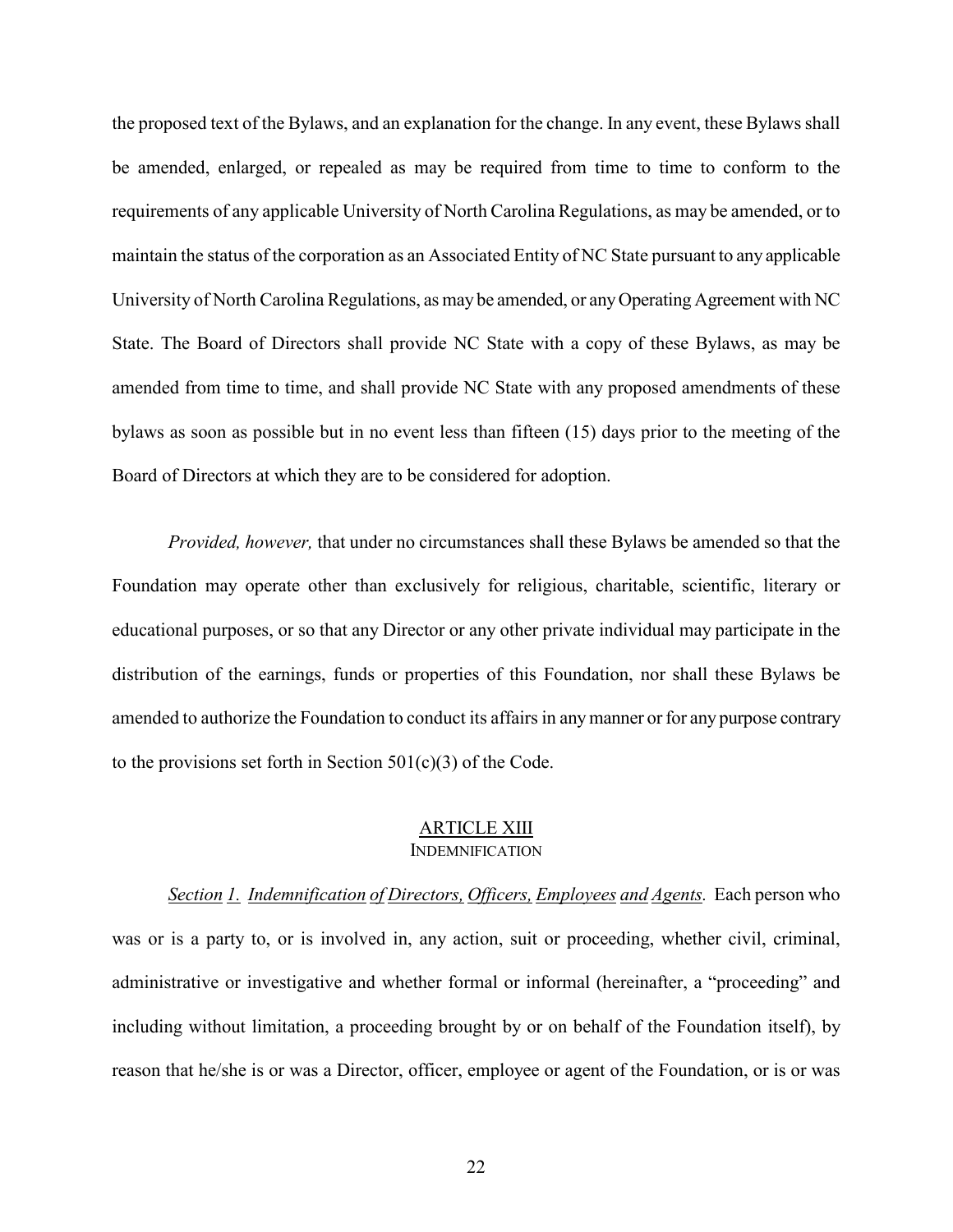serving at the request of the Foundation as a Director, officer, partner, trustee, employee or agent of another foreign or domestic corporation, partnership, joint venture, trust or other enterprise, or as a trustee or administrator under an employee benefit plan, where the basis of such proceeding is alleged action in an official capacity as director, officer, employee or agent or in any other capacity while serving as a Director, officer, partner, employee, agent, trustee or administrator, shall be indemnified and held harmless by the Foundation to the fullest extent authorized by the Act as the same exists or may hereafter be amended (but, in the case of any such amendment, only to the extent that such amendment permits the Foundation to provide broader indemnification rights than the Act permitted the Foundation to provide prior to such amendment) against all expense, liability and loss (including attorneys' fees, judgments, fines, excise taxes or penalties and amounts paid or to be paid in settlement) reasonably incurred or suffered by such person in connection therewith, and such indemnification shall continue as to a person who has ceased to serve in the capacity that initially entitled such person to indemnification hereunder and shall inure to the benefit of his/her heirs, executors, and administrators; *provided, however,* that the Foundation shall indemnify any such person seeking indemnification in connection with a proceeding (or part thereof) initiated by such person only if such proceeding (or part thereof) was authorized by the Board.

The right to indemnification conferred in this Section 1 shall be a contract right and shall include the right to be paid by the Foundation the expenses incurred in defending and such proceeding in advance of its final disposition; *provided, however,* that, if the Act so requires, the payment of expenses incurred by a Director, officer, employee, or agent in his/her capacity as such (and not in any other capacity in which service was or is rendered by such person while a Director, officer, employee, or agent including, without limitation, service to an employee benefit plan) in advance of final disposition of a proceeding shall be made only upon delivery to the Foundation of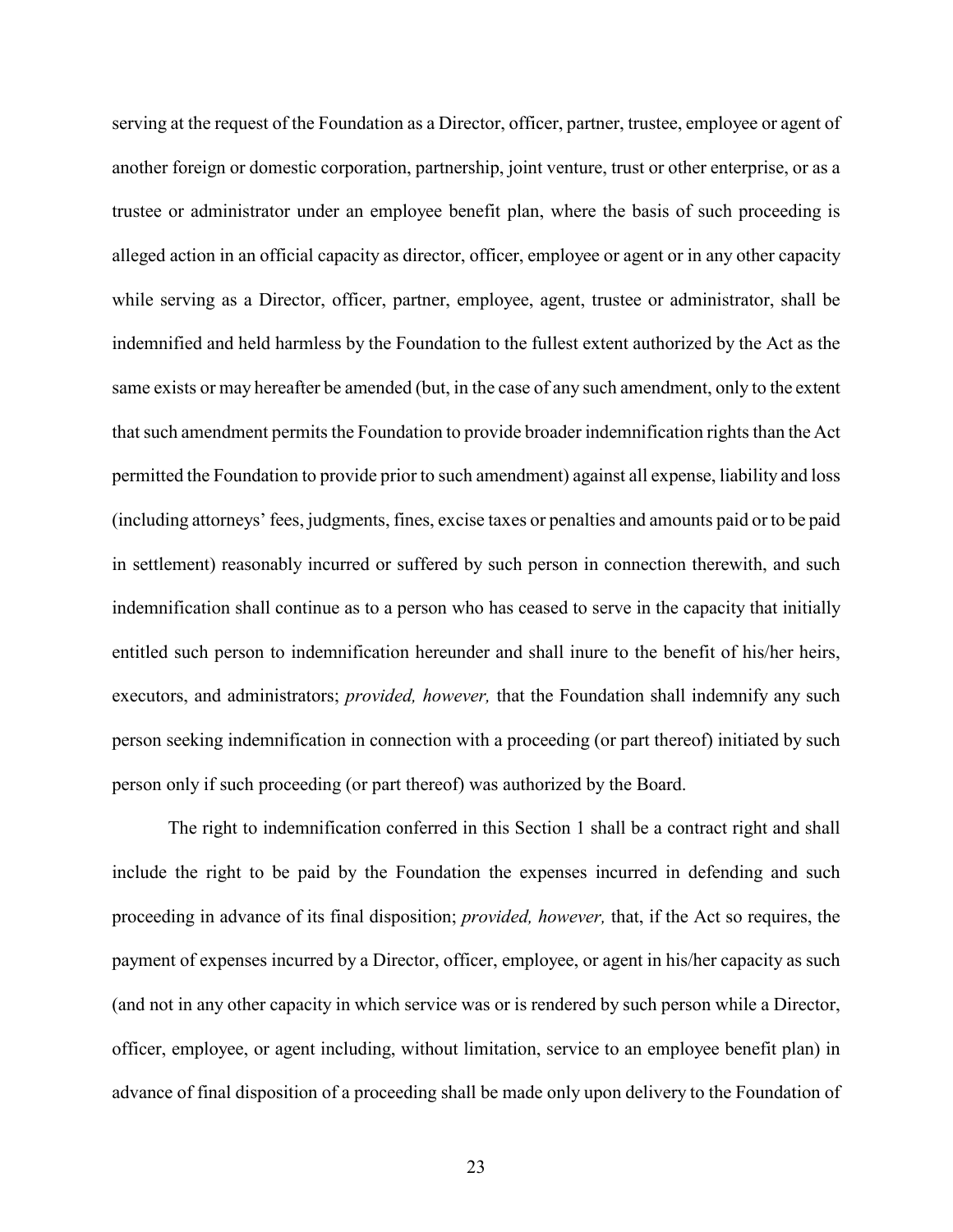an undertaking, by or on behalf of such person, to repay all amounts so advanced if it shall ultimately be determined that such person is not entitled to be indemnified by the Foundation against such expenses under this Section 1 or otherwise.

*Section 2. Right of Claimant to Bring Suit.* If a claim under Section 1 of this Article XIII is not paid in full by the Foundation within ninety (90) days after a written claim has been received by the Foundation, the claimant may at any time thereafter bring suit against the Foundation to recover the unpaid amount of the claim and, if successful in whole or in part, the claimant shall be entitled to be paid also the expense of prosecuting such claim. It shall be a defense to any such action (other than an action brought to enforce a claim for expenses incurred in defending any proceeding in advance of its final disposition where the required undertaking, if any is required, has been tendered to the Foundation) that the claimant has not met the standards of conduct which make it permissible under the Act for the Foundation to indemnify the claimant for the amount claimed, but the burden of proving such defense shall be on the Foundation. Neither the failure of the Foundation (including its board or independent legal counsel) to have made a determination prior to the commencement of such action that indemnification of the claimant is proper in the circumstances because he has met the applicable standard of conduct set forth in the Act, nor an actual determination by the Foundation (including its Board or independent legal counsel) that the claimant has not met the applicable standard of conduct, shall be a defense to the action or create a presumption that the claimant has not met the applicable standard of conduct.

*Section 3. Nonexclusivity of Rights.* The right to indemnification and the advancement and payment of expenses conferred in this Article XIII shall not be exclusive of any other right which any person may have or hereafter acquire under any law (common or statutory), the Articles of Incorporation, these Bylaws, any agreement, the vote of disinterested Directors, or otherwise.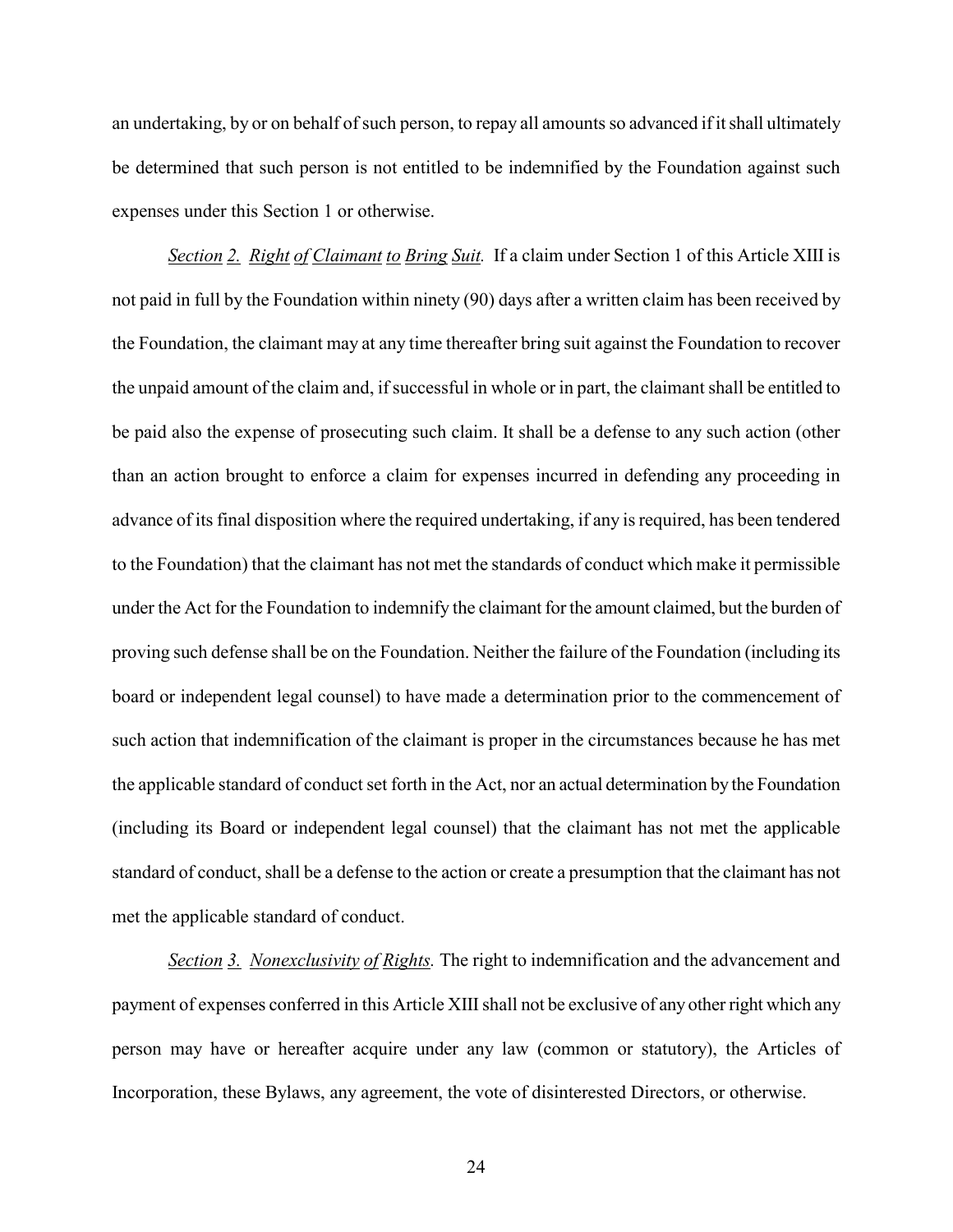*Section 4. Insurance.* The Foundation may purchase and maintain insurance to protect itself and any person who is or was serving as a Director, officer, employee or agent of the Foundation, or who, while a Director, officer, employee, or agent of the Foundation, is or was serving at the request of the Foundation as a director, officer, partner, trustee, employee or agent of another foreign or domestic corporation, partnership, joint venture, trust, employee benefit plan, or other enterprise, against any liability asserted against or incurred by him/her in such capacity, or arising out of his/her status as such, whether or not the Foundation would have the power to indemnify him/her against such liability under the Act.

*Section 5. Savings Clause.* If this Article XIII or any portion hereof shall be invalidated on any ground by any court of competent jurisdiction, then the Foundation shall nevertheless indemnify and hold harmless each Director, officer, employee and agent of the Foundation, as to costs, charges and expenses, (including attorneys' fees), judgments, fines and amounts paid in settlement with respect to any action, suit or proceeding, whether civil, criminal, administrative or investigative, to the full extent permitted by any applicable portion of this Article XIII that shall not have been invalidated and to the full extent permitted by applicable law.

#### ARTICLE XIV ELECTION AS A SECTION 501(C)(3) CORPORATION

*Section 1. Generally.* Said Foundation is organized exclusively for charitable and educational purposes, including, for such purposes, the making of distributions to organizations that qualify as exempt organizations under Section  $501(c)(3)$  of the Code.

*Section 2. Distributions.* The Foundation shall have no power to declare dividends, and no part of the net earnings of the Foundation shall inure to the benefit of, or be distributable to its Directors, Officers, or other private persons, except that the Foundation shall be authorized and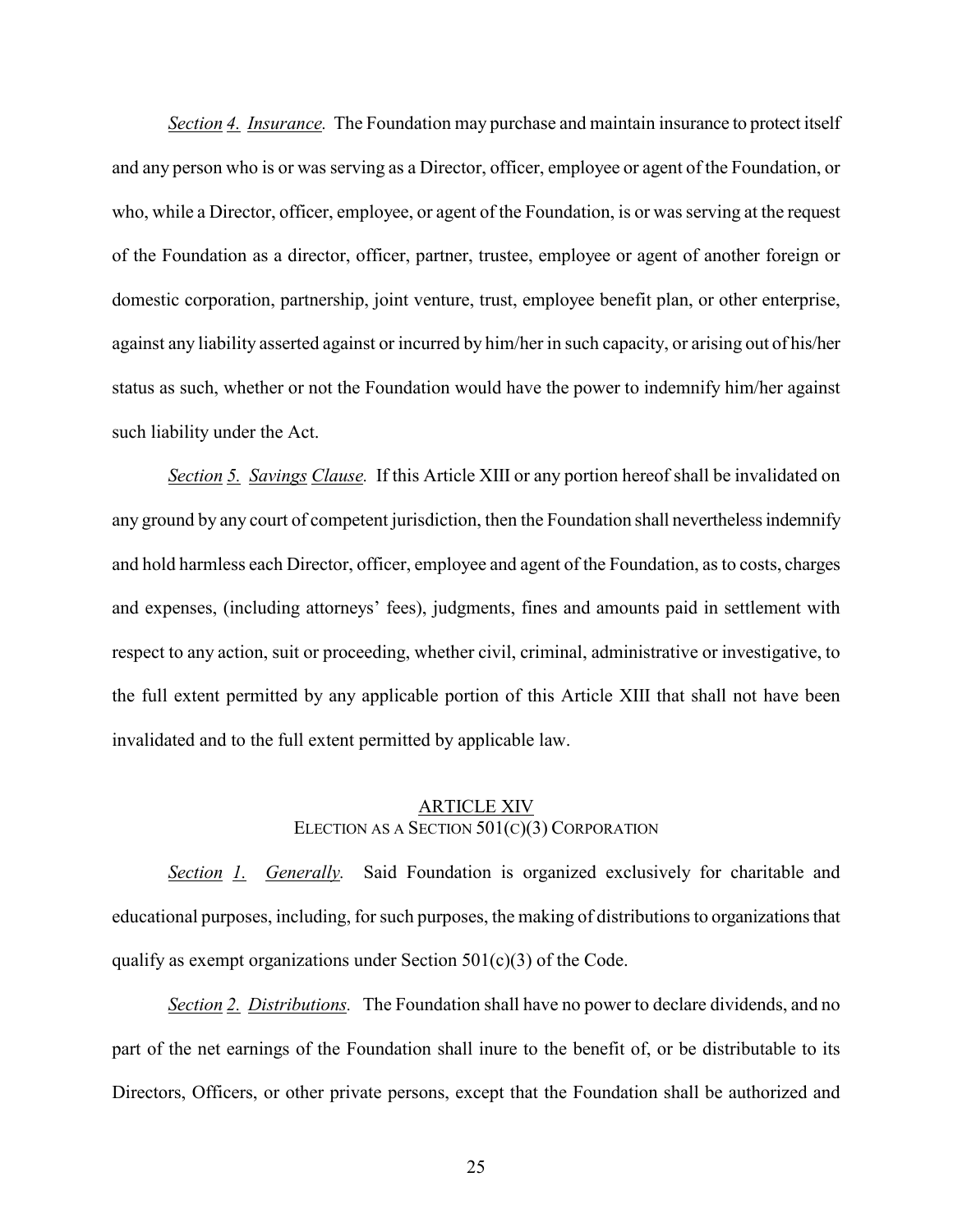empowered to pay reasonable compensation for services rendered and to make payments and distributions in furtherance of the purposes set forth in the Articles of Incorporation. No substantial part of the activities of the Foundation shall be the carrying on of propaganda, or otherwise attempting to influence legislation, and the Foundation shall not participate in or intervene in (including the publishing or distribution of statements) any political campaign on behalf of any candidate for public office. Notwithstanding any other provision of these articles, the Foundation shall not carry any other activities not permitted to be carried on (a) by a corporation exempt from federal income tax under Section  $501(c)(3)$  of the Code, or (b) by a corporation, contributions to which are deductible under Section 170(c)(2) of the Code.

*Section 3. Dissolution.* In the event of the dissolution of the Foundation, either voluntary or involuntary, all assets and property which remain after the discharge of the Foundation's liabilities and unless otherwise designated by the donor of an asset shall be paid over or distributed by the Board for the benefit of the College of Engineering or its successors to NCSU or another Approved Associated Entity of NC State organized to support the College of Engineering of NCSU, as determined by the Board in its sole discretion, and shall be used or distributed for no other object or purpose whatsoever; *provided, however,* that any such organization must be exempt from federal income taxes under Section  $501(c)(3)$  of the Code.